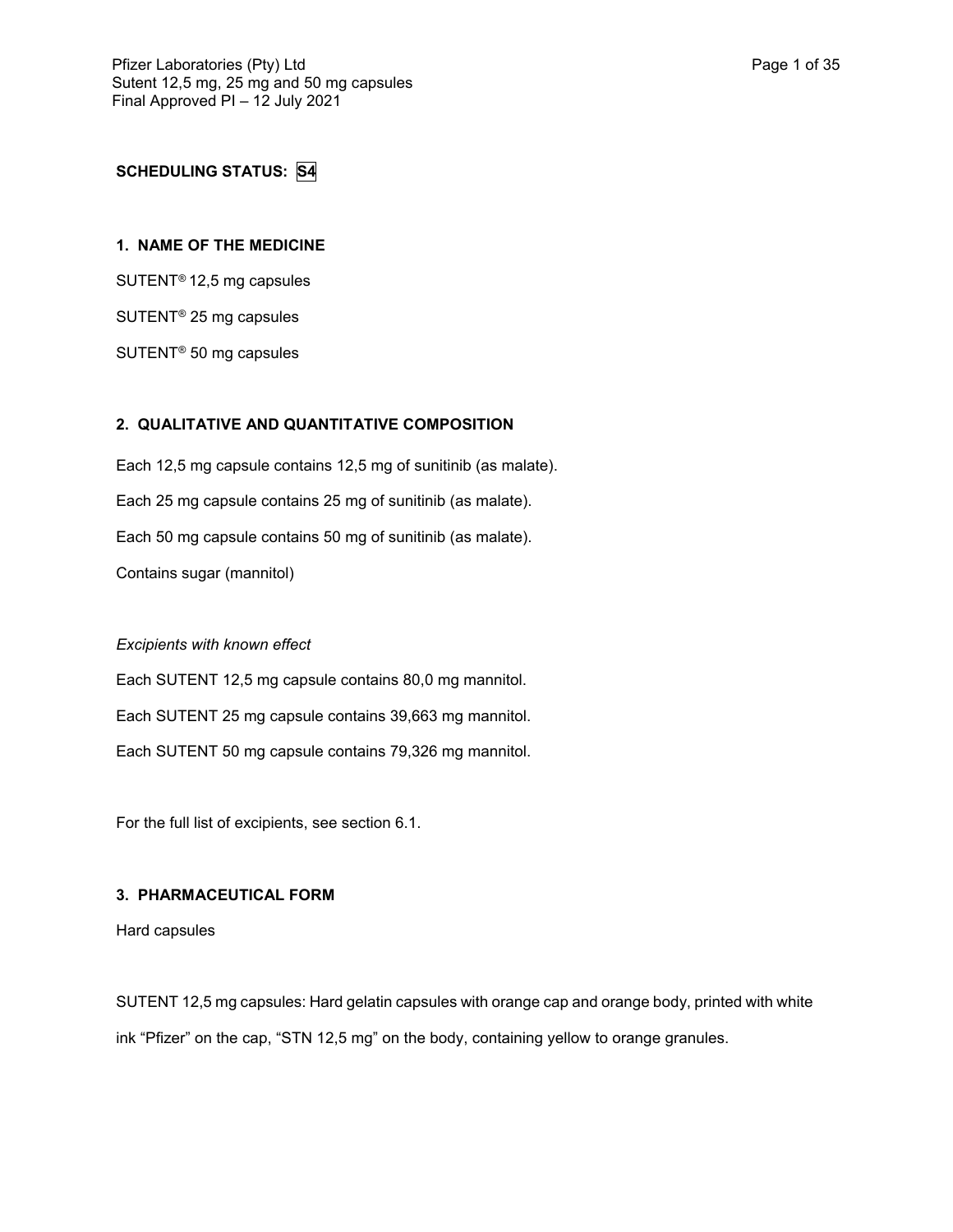## Pfizer Laboratories (Pty) Ltd **Page 2 of 35** Prizer Laboratories (Pty) Ltd Sutent 12,5 mg, 25 mg and 50 mg capsules Final Approved PI – 12 July 2021

SUTENT 25 mg capsules: Hard gelatin capsules with caramel cap and orange body, printed with white ink "Pfizer" on the cap, "STN 25 mg" on the body, containing yellow to orange granules. SUTENT 50 mg capsules: Hard gelatin capsules with caramel cap and caramel body, printed with white ink "Pfizer" on the cap, "STN 50 mg" on the body, containing yellow to orange granules.

## **4. CLINICAL PARTICULARS**

## **4.1 Therapeutic indications**

## *Gastrointestinal stromal tumour (GIST)*

SUTENT is indicated for the treatment of gastrointestinal stromal tumour (GIST) after failure of imatinib mesylate treatment due to resistance or intolerance.

## *Metastatic renal cell carcinoma (MRCC)*

SUTENT is indicated for the treatment of treatment-naïve advanced and/or metastatic renal cell carcinoma.

SUTENT is also indicated for the treatment of metastatic renal cell carcinoma (MRCC) after failure of cytokine-based therapy (interferon  $\alpha$ , interleukin-2).

Efficacy is based on time to tumour progression and an increase in survival in GIST and on objective response rates for MRCC.

Efficacy and safety has not been demonstrated for more than 12 months.

## *Pancreatic neuroendocrine tumours (pNET)*

SUTENT is indicated for the treatment of unresectable or metastatic, well-differentiated pancreatic neuroendocrine tumours with disease progression in adults.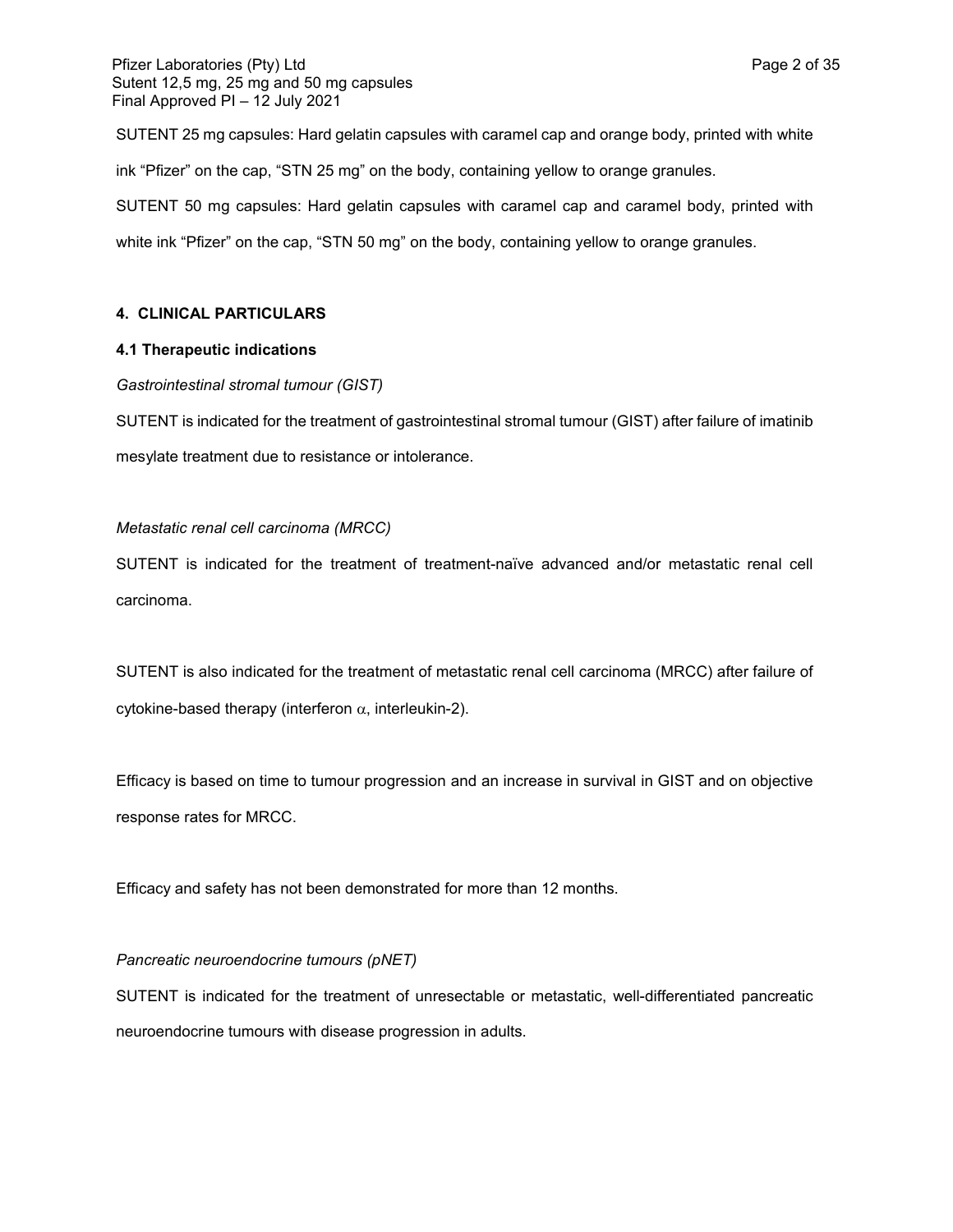### **4.2 Posology and method of administration**

Therapy should be initiated by a medical practitioner experienced in the treatment of renal cell carcinoma, GIST or pNET.

## **Posology**

For GIST and MRCC, the recommended dose of SUTENT is one 50 mg dose orally, taken daily for 4 consecutive weeks, followed by a 2 week rest period (Schedule 4/2) to comprise a complete cycle of 6 weeks.

For pNET, the recommended dose of SUTENT is 37,5 mg taken orally once daily without a scheduled rest period.

### *Dose modifications*

### *Safety and tolerability*

For GIST and MRCC, dose modifications in 12,5 mg increments may be applied based on individual safety and tolerability. Daily dose should not exceed 75 mg nor be decreased below 25 mg.

For pNET, dose modification in 12,5 mg steps may be applied based on individual safety and tolerability. The maximum dose administered in the Phase 3 pNET study was 50 mg daily.

Dose interruptions may be required based on individual safety and tolerability.

#### *CYP3A4 inhibitors/inducers*

In patients receiving SUTENT with a potent CYP3A4 inducer such as rifampicin, its use should be avoided (see section 4.5). If this is not possible, the dosage of SUTENT may need to be increased in 12,5 mg increments (up to 87,5 mg per day for GIST and MRCC or 62,5 mg per day for pNET). Clinical response and tolerability should be carefully monitored.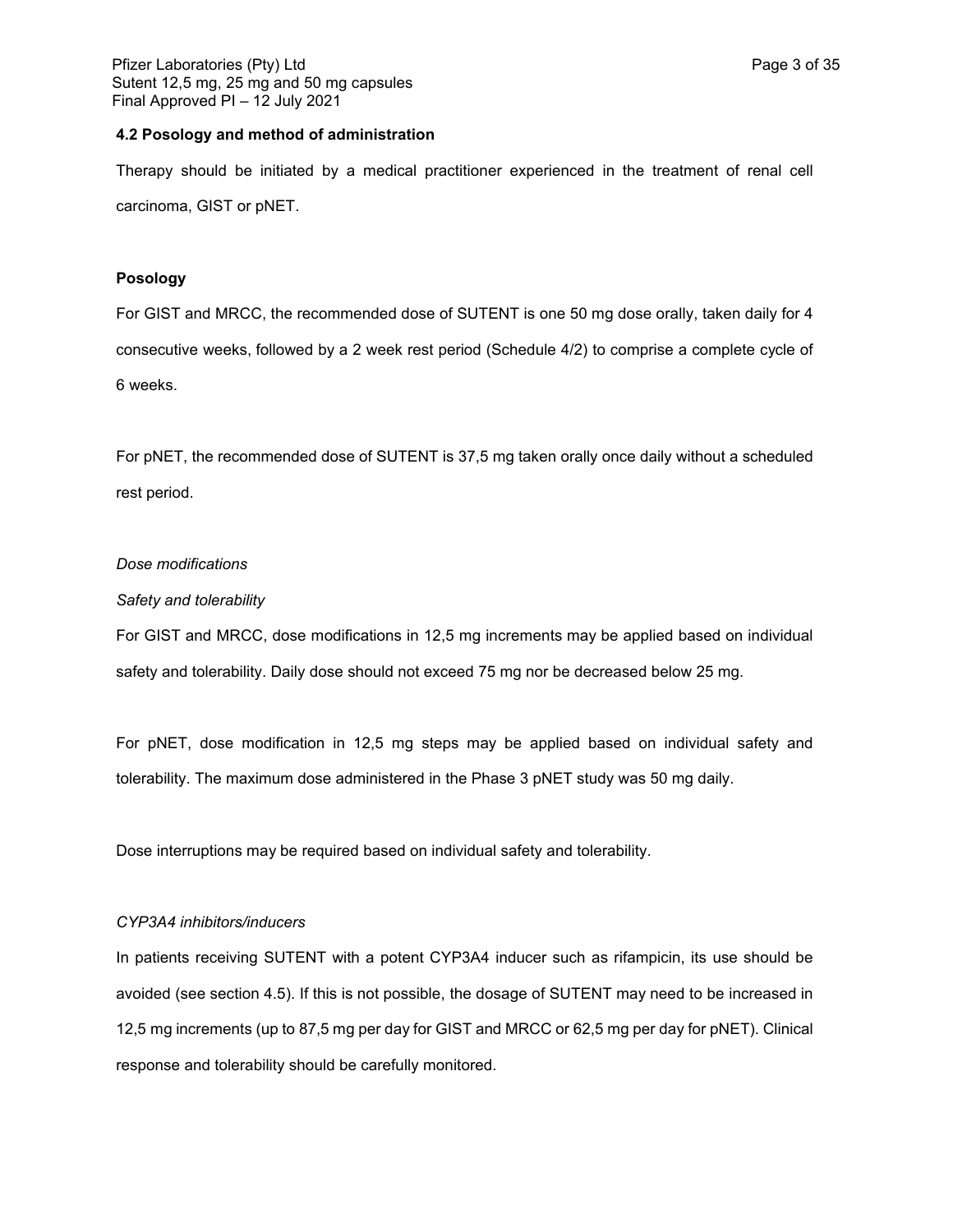In patients receiving SUTENT with a CYP3A4 inhibitor such as ketoconazole, its use should be avoided (see section 4.5). If this is not possible, the doses of SUTENT may need to be reduced to a minimum of 37,5 mg daily for GIST and MRCC or 25 mg daily for pNET, based on tolerability and/or clinical response. Selection of an alternate concomitant medication with no, or minimal potential to induce or inhibit CYP34 should be considered.

Population pharmacokinetic analyses of demographic data indicate that no dose adjustments are necessary for age, body weight, creatinine clearance, race, gender or ECOG (Eastern Cooperative Oncology Group) score.

### **Special populations**

#### *Elderly patients*

No significant differences in safety or efficacy were observed between younger and older patients.

## *Hepatic insufficiency*

No dosage adjustment is necessary when administering SUTENT to patients with mild (Child-Pugh Class A) or moderate (Child-Pugh Class B) hepatic impairment. SUTENT was not studied in patients with severe (Child-Pugh Class C) hepatic impairment (see section 5.2).

## *Renal insufficiency*

No starting dose adjustment is required when administering SUTENT to patients with renal impairment (mild-severe) or with end-stage renal disease (ESRD) on haemodialysis. Subsequent dose adjustments should be based on individual safety and tolerability.

### **Paediatric population**

The safety and efficacy of SUTENT in paediatric patients have not been established.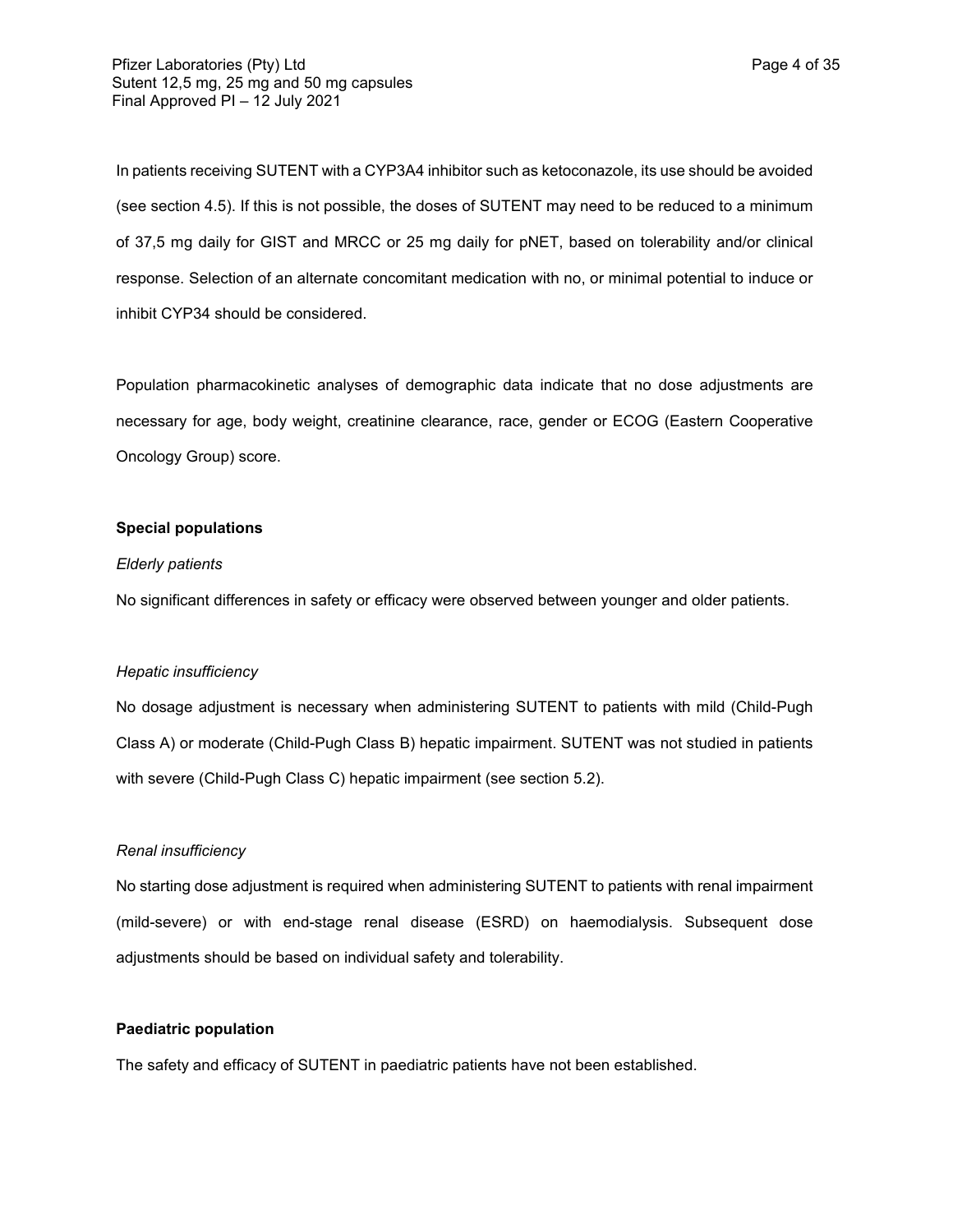### **Method of administration**

For oral use.

SUTENT may be taken with or without food.

If a dose is missed, the patient should not be given an additional dose. The patient should take the usual prescribed dose on the following day.

#### **4.3 Contraindications**

- SUTENT is contraindicated in patients with hypersensitivity to sunitinib malate or to any of the other excipients of SUTENT (listed in section 6.1).
- Pregnancy and lactation (see section 4.6).

### **4.4 Special warnings and precautions for use**

#### *Skin and tissues*

Skin discolouration due to the active substance colour (yellow) was a very common adverse event occurring in approximately 30 % of patients. Patients should be advised that depigmentation of the hair or skin may also occur during treatment with SUTENT. Other possible dermatologic effects may include dryness, thickness or cracking of the skin, blisters or occasional rash on the palms of the hands and soles of the feet.

Mouth pain/irritation was reported in approximately 14 % of patients. Dysgeusia (taste disturbance) was reported in approximately 28 % of patients.

The above events were not cumulative, were typically reversible and generally did not result in treatment discontinuation.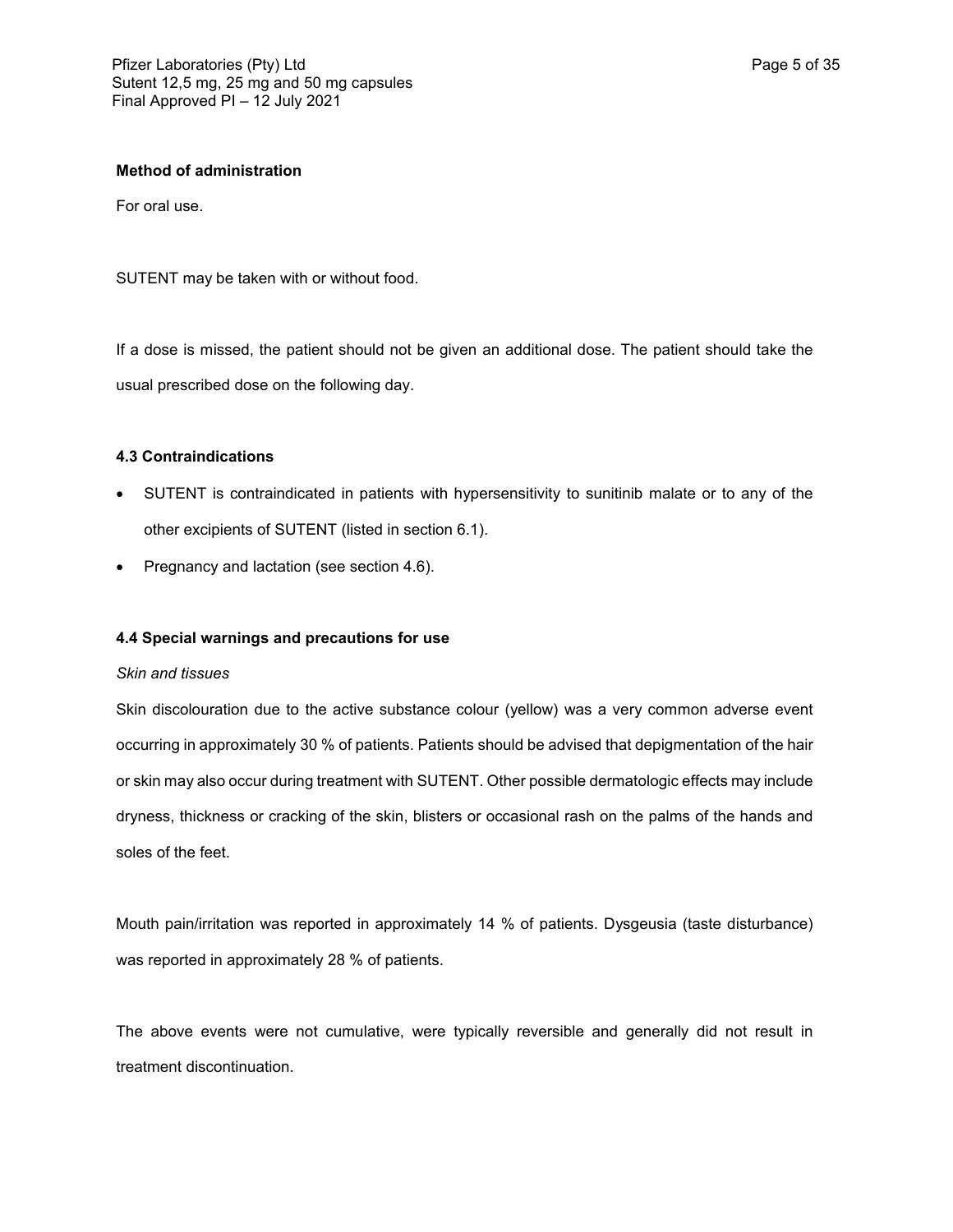Severe cutaneous reactions have been reported, including cases of erythema multiforme (EM) and cases suggestive of Stevens-Johnson syndrome (SJS), some of which were fatal. If signs or symptoms of SJS or EM (e.g., progressive skin rash often with blisters or mucosal lesions) are present, SUTENT should be discontinued. If the diagnosis of SJS is confirmed, treatment must not be re-started. In some cases of suspected EM, patients tolerated the reintroduction of SUTENT at a lower dose after resolution of the reaction; some of these patients also received concomitant treatment with corticosteroids or antihistamines.

#### *Haemorrhage*

Haemorrhagic events reported through post-marketing experience, some of which were fatal, have included gastrointestinal (GI), respiratory, tumour, urinary tract and brain haemorrhage. In clinical trials, tumour haemorrhage occurred in approximately 2 % of patients with GIST. These events may occur suddenly, and in the case of pulmonary tumours, may present as severe or life-threatening haemoptysis or pulmonary haemorrhage. Tumour haemorrhage has not been observed in patients with MRCC or other solid tumours. Cases of pulmonary haemorrhage some with a fatal outcome, have been observed in clinical trials and have been reported in post-marketing experience in patients treated with SUTENT for MRCC, GIST, and metastatic non-small cell lung cancer (NSCLC). SUTENT is not approved for use in patients with NSCLC.

In patients receiving SUTENT for treatment-naïve MRCC, 39 % had bleeding events. Of patients receiving SUTENT for cytokine-refractory MRCC, 26 % experienced bleeding. Bleeding events, excluding epistaxis, occurred in 21,7 % of patients receiving SUTENT in a Phase 3 pNET study compared to 9,85 % of subjects receiving placebo. Routine assessment of these events should include complete blood counts and physical examination.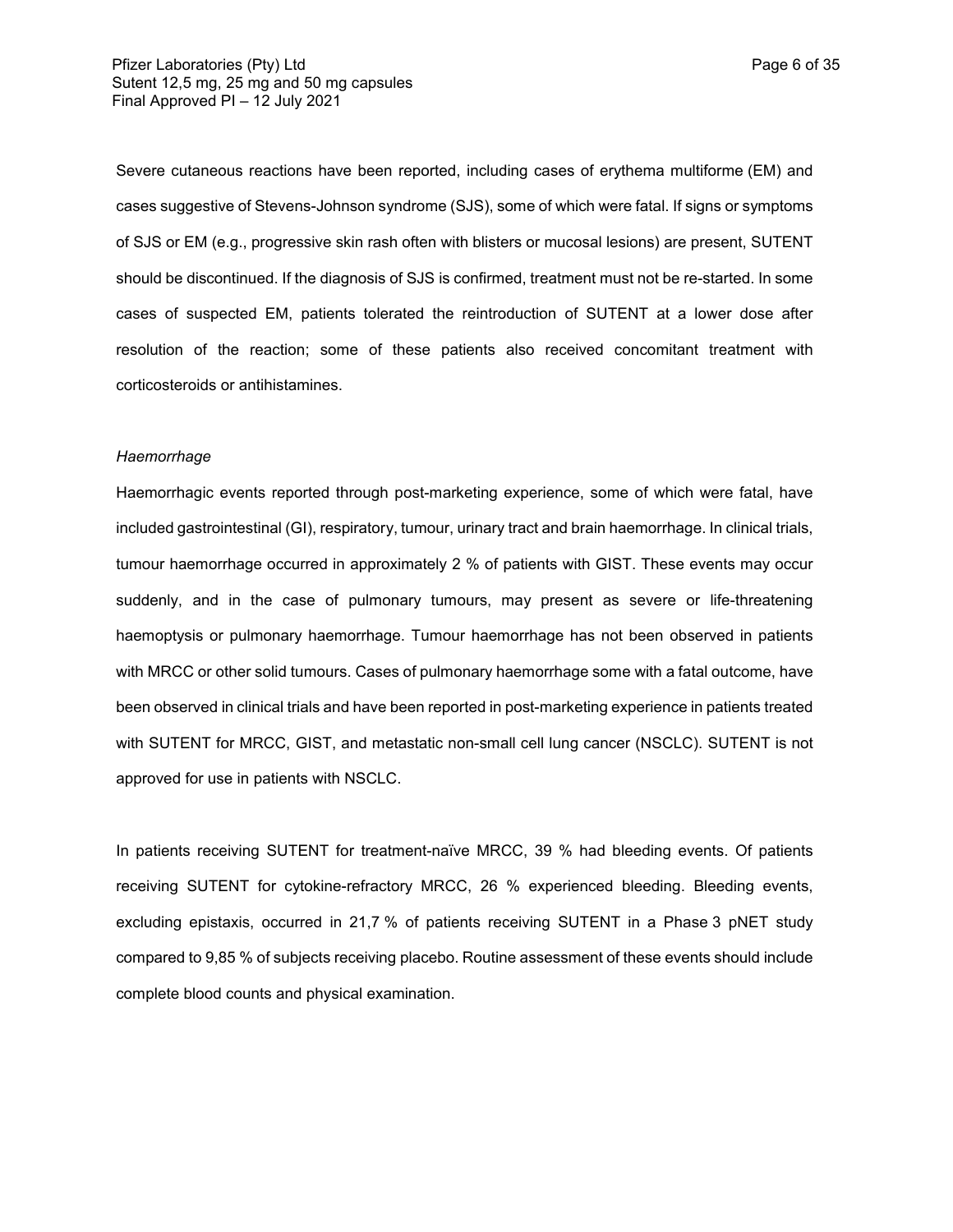Treatment-related epistaxis was reported in 8 % of patients with solid tumours. Epistaxis was the most common treatment related haemorrhagic adverse event, having been reported for approximately half of the patients with solid tumours who experienced haemorrhagic events.

#### *Gastrointestinal events*

Serious, sometimes fatal gastrointestinal complications including gastrointestinal perforation have occurred in patients with intra-abdominal malignancies treated with SUTENT.

Nausea, diarrhoea, stomatitis, dyspepsia and vomiting were the most commonly reported treatmentrelated gastrointestinal events. Supportive care for gastrointestinal adverse events requiring treatment may include medication with an anti-emetic or anti-diarrhoeal medication.

#### *Pancreatitis*

Pancreatitis has been reported in clinical trials of SUTENT. Increases in serum lipase and amylase were observed in patients with various solid tumours who received SUTENT. Increases in lipase levels were transient and were generally not accompanied by signs or symptoms of pancreatitis in subjects with various solid tumours. If symptoms of pancreatitis are present, patients should have proper medical follow-up.

### *Hepatotoxicity*

Hepatotoxicity has been observed in patients treated with SUTENT. Cases of hepatic failure, some with a fatal outcome, were observed in < 1 % of solid tumour patients treated with SUTENT. Liver function tests (alanine transaminase [ALT], aspartate transaminase [AST], bilirubin levels) should be monitored before initiation of treatment, during each cycle of treatment, and additionally as clinically indicated. SUTENT treatment should be interrupted for Grade 3 or 4 hepatic-related adverse events and discontinued if there is no resolution of the adverse events.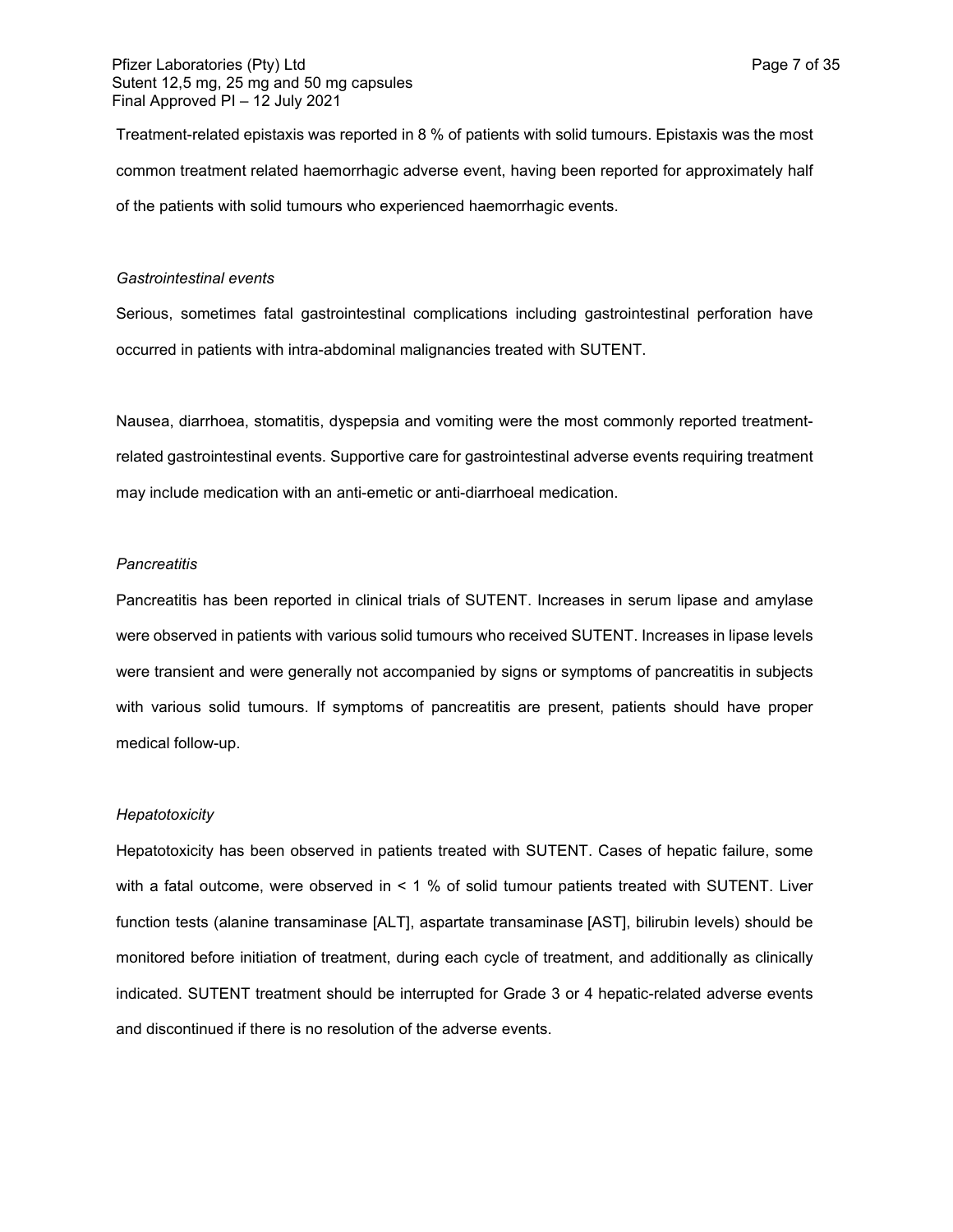## Pfizer Laboratories (Pty) Ltd **Page 8 of 35** and Page 8 of 35 Sutent 12,5 mg, 25 mg and 50 mg capsules Final Approved PI – 12 July 2021

#### *Haematological*

Decreased absolute neutrophil counts occurred commonly and decreased platelet counts were reported less commonly in clinical trials. Such events were not cumulative, were typically reversible and generally did not result in treatment discontinuation. In addition, some cases of fatal haemorrhage associated with thrombocytopenia were reported through post-marketing experience.

Complete blood counts should be performed at the beginning of each treatment cycle for patients receiving treatment with SUTENT.

#### *Cardiovascular*

Cardiovascular events, including heart failure, cardiomyopathy, myocardial ischaemia, angina pectoris and myocardial infarction, some of which were fatal, have been reported in clinical trials and through post-marketing experience. Decreases in left ventricular ejection fraction (LVEF) of  $\geq$  20 % and below the lower limit of normal occurred in approximately 2 % of SUTENT-treated GIST patients, 4 % of MRCC patients and 2 % of placebo-treated patients.

In the treatment-naïve MRCC study, 27 % patients on SUTENT had an LVEF value below the lower limit of normal. Two patients (< 1 %) who received SUTENT were diagnosed with congestive heart failure.

Cardiac failure, congestive cardiac failure or left ventricular failure were reported in 0,8 % of patients with solid tumours and 1 % of patients treated with placebo. In the Phase 3 pNET study, one (1,2 %) patient who received SUTENT had treatment-related fatal cardiac failure.

The relationship between receptor tyrosinase kinase (RTK) inhibition and cardiac function remains unclear but seems to be a class effect. Data from non-clinical (*in vitro* and *in vivo*) studies, at doses higher than the recommended human dose, indicate that SUTENT has the potential to inhibit the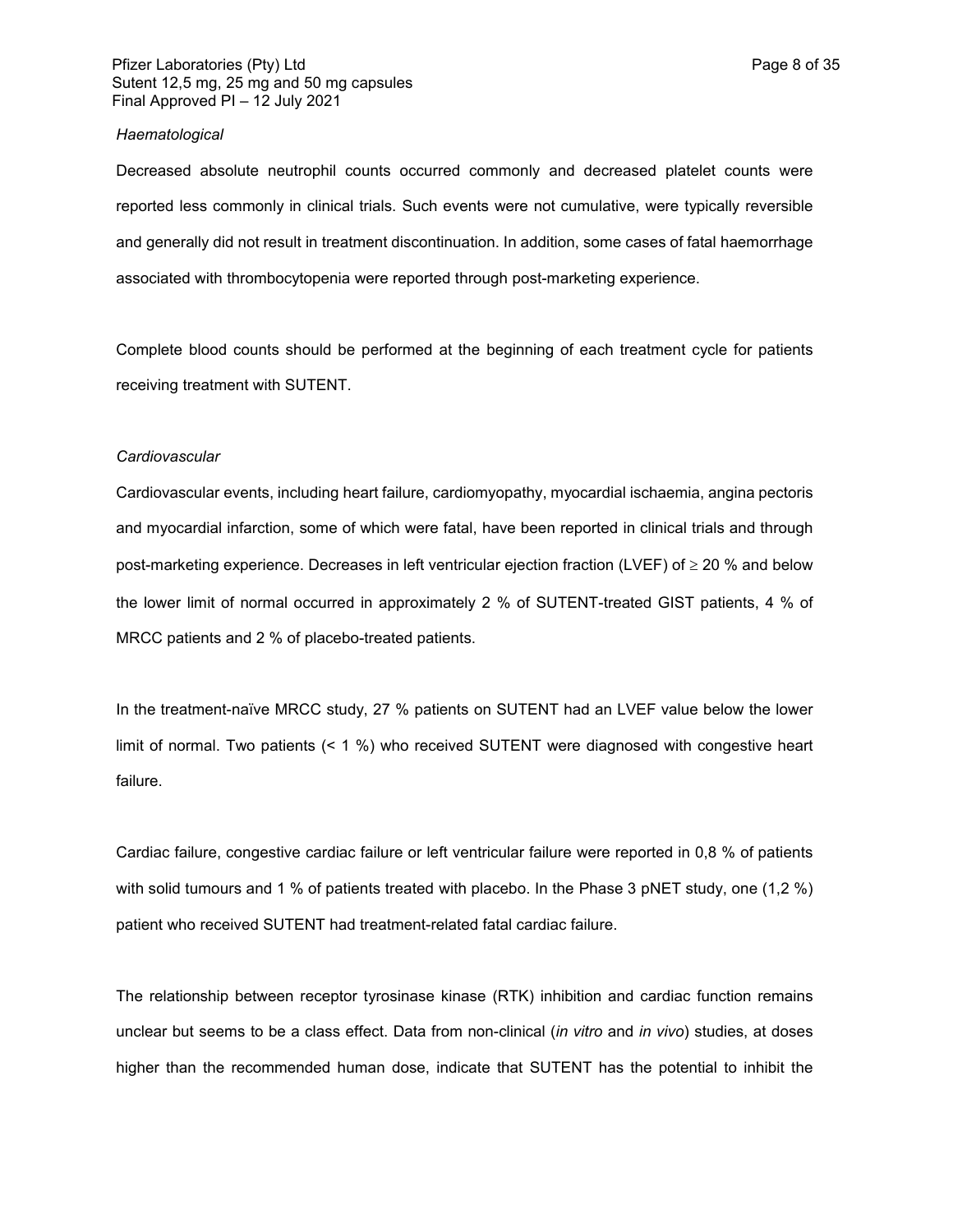cardiac action potential repolarisation process (e.g., prolongation of QT interval). Increases in the QTc interval to over 500 msec occurred in 0,5 % and changes from baseline in excess of 60 msec occurred in 1,1 % of the 450 solid tumour patients; both these parameters are recognised as potentially significant changes.

### *QT interval prolongation*

At approximately twice the therapeutic concentrations, SUTENT has been shown to prolong the QTcF (Fredericia's correction) interval. QT interval prolongation may lead to an increased risk for ventricular dysrhythmias including torsade de pointes. Torsade de pointes has been observed in < 0,1 % of SUTENT-exposed patients. SUTENT should be used with caution in patients with a known history of QT interval prolongation, patients who are taking antidysrhythmics or patients with relevant pre-existing cardiac disease, bradycardia, or electrolyte disturbances. Concomitant treatment with strong CYP3A4 inhibitors, which may increase SUTENT plasma concentrations, should be used with caution and the dose of SUTENT reduced (see section 4.2 and 4.5).

#### *Hypertension*

Patients treated with SUTENT should have regular blood pressure assessments.

Hypertension was a very common adverse event reported in clinical trials in patients with solid tumours, including primarily GIST and cytokine-refractory RCC*.* SUTENT dosing was reduced or temporarily delayed in approximately 2,7 % of this patient population. None of these patients were discontinued from treatment with SUTENT. Severe hypertension (> 200 mmHg systolic or 110 mmHg diastolic) occurred in 4,7 % of this patient population. Hypertension was reported in approximately 33,9 % of patients receiving SUTENT for treatment-naïve MRCC. Severe hypertension occurred in 12 % of treatment-naïve patients on SUTENT. Hypertension was reported in 26,5 % of patients receiving SUTENT in a Phase 3 pNET study, compared to 4,9 % of patients receiving placebo.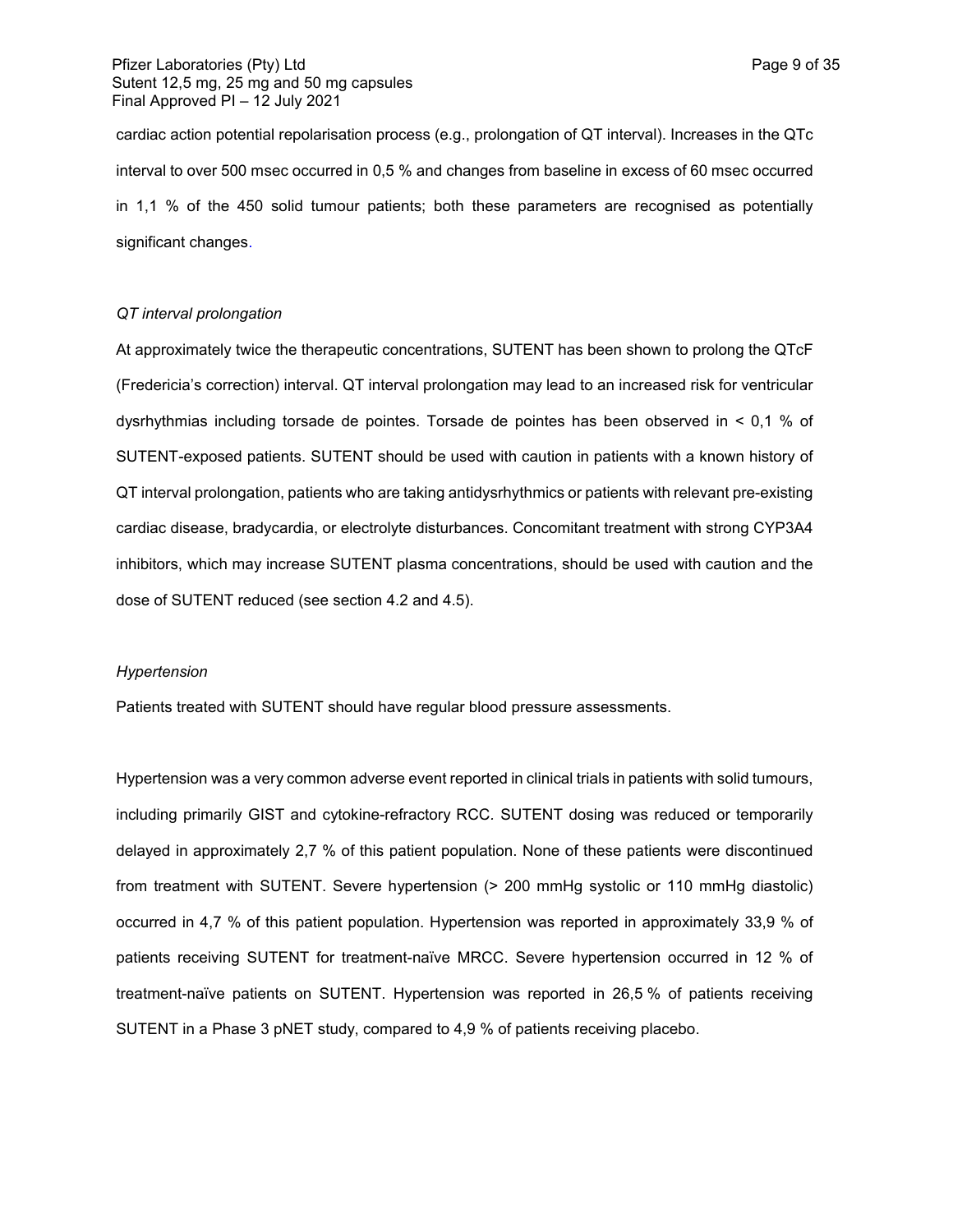Severe hypertension occurred in 10 % of pNET patients on SUTENT and 3 % of patients on placebo. Patients should be screened for hypertension and controlled as appropriate. Temporary suspension of SUTENT therapy is recommended in patients with severe hypertension that is not controlled with medical management. Treatment may be resumed once hypertension is appropriately controlled*.*

#### *Aneurysms and artery dissections*

The use of vascular endothelial growth factor (VEGF) pathway inhibitors in patients with or without hypertension may promote the formation of aneurysms and/or artery dissections. Before initiating SUTENT, this risk should be carefully considered in patients with risk factors such as hypertension or history of aneurysm.

### *Thyroid dysfunction*

Baseline laboratory measurement of thyroid function is recommended and patients with hypothyroidism or hyperthyroidism should be treated as per standard medical treatment prior to the start of SUTENT treatment. All patients should be observed closely for signs and symptoms of thyroid dysfunction whilst on SUTENT treatment. Patients with signs and/or symptoms suggestive of thyroid dysfunction should have laboratory monitoring of thyroid function performed and be treated as per standard medical practice.

Acquired hypothyroidism was noted in 6,2 % of GIST patients. Hypothyroidism was reported as an adverse event in 16 % of patients on SUTENT in the treatment-naïve MRCC study and in 4 % of subjects across 2 cytokine-refractory MRCC studies. Overall 7 % of the cytokine-refractory MRCC population had either clinical or laboratory evidence of treatment-emergent hypothyroidism. In a Phase 3 pNET study, hypothyroidism was reported in six patients (7,2 %) receiving SUTENT and in one (1,2 %) patient on placebo.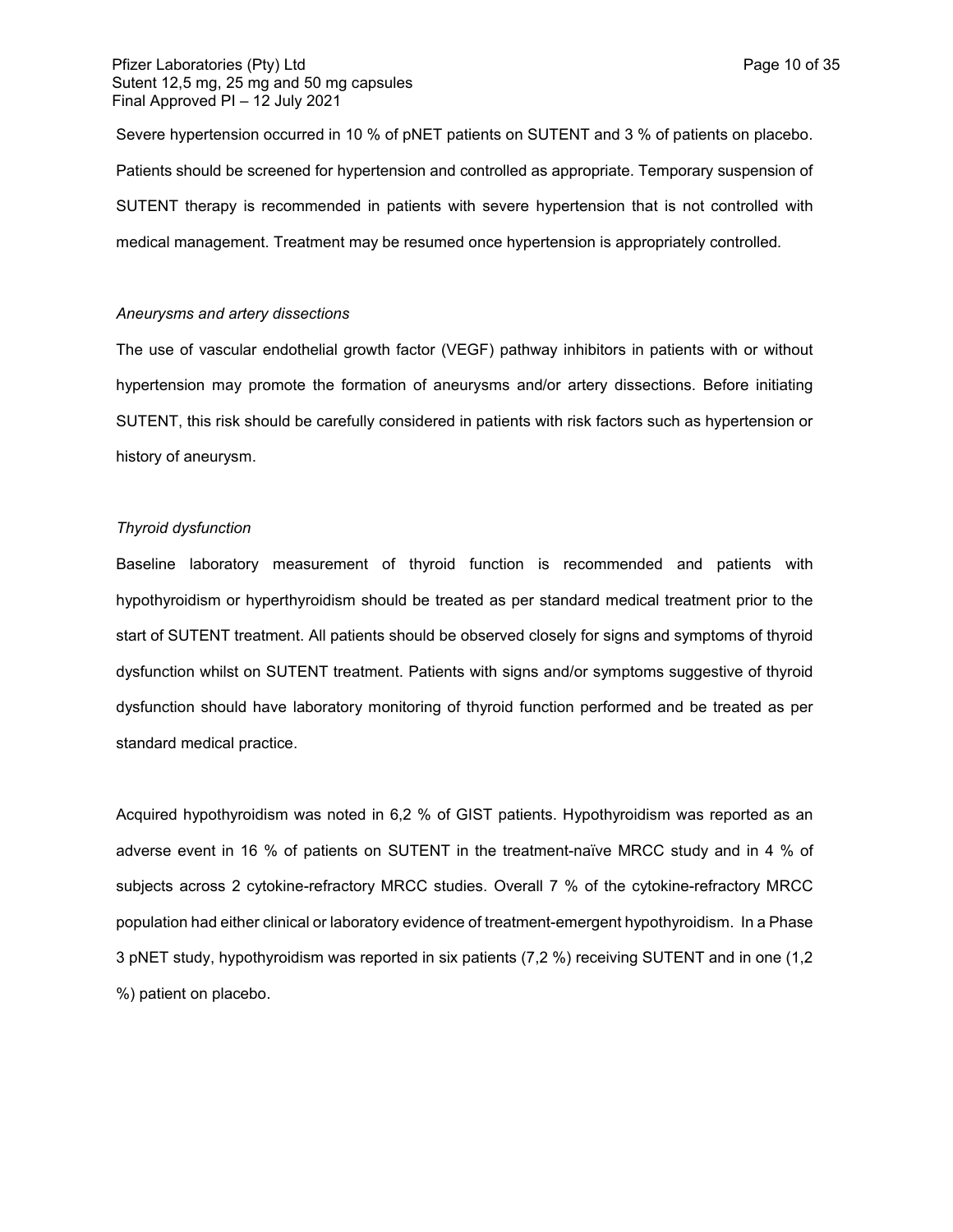Cases of hyperthyroidism, some followed by hypothyroidism, have been reported in clinical trials and through post-marketing experience.

#### *Seizures*

In clinical studies of SUTENT, seizures have been observed in subjects with radiological evidence of brain metastases. In addition, there have been rare (< 1 %) reports, some fatal, of subjects presenting with seizures and radiological evidence of reversible posterior leukoencephalopathy syndrome (RPLS). Patients with seizures and signs/symptoms consistent with RPLS, such as hypertension, headache, decreased alertness, altered mental functioning, and visual loss, including cortical blindness, should be controlled with medical management including control of hypertension. Temporary suspension of SUTENT therapy is recommended in patients with seizures or RPLS. Following resolution, treatment may be resumed at the discretion of the treating medical practitioner.

### *Surgical procedures*

Cases of impaired wound healing have been reported during SUTENT therapy. Temporary interruption of SUTENT therapy is recommended for precautionary reasons in patients undergoing major surgical procedures. There is limited clinical experience regarding the timing of re-initiation of therapy following major surgical intervention. Therefore, the decision to resume SUTENT therapy following a major surgical intervention should be based upon clinical judgement of recovery from surgery.

### *Osteonecrosis of the Jaw (ONJ)*

ONJ has been uncommonly observed in clinical trials and has been reported in post-marketing experience in patients treated with SUTENT. The majority of cases occurred in patients who had received prior or concomitant treatment with intravenous (IV) bisphosphonates, for which ONJ is an identified risk. Caution should therefore be exercised when SUTENT and IV bisphosphonates are used either simultaneously or sequentially.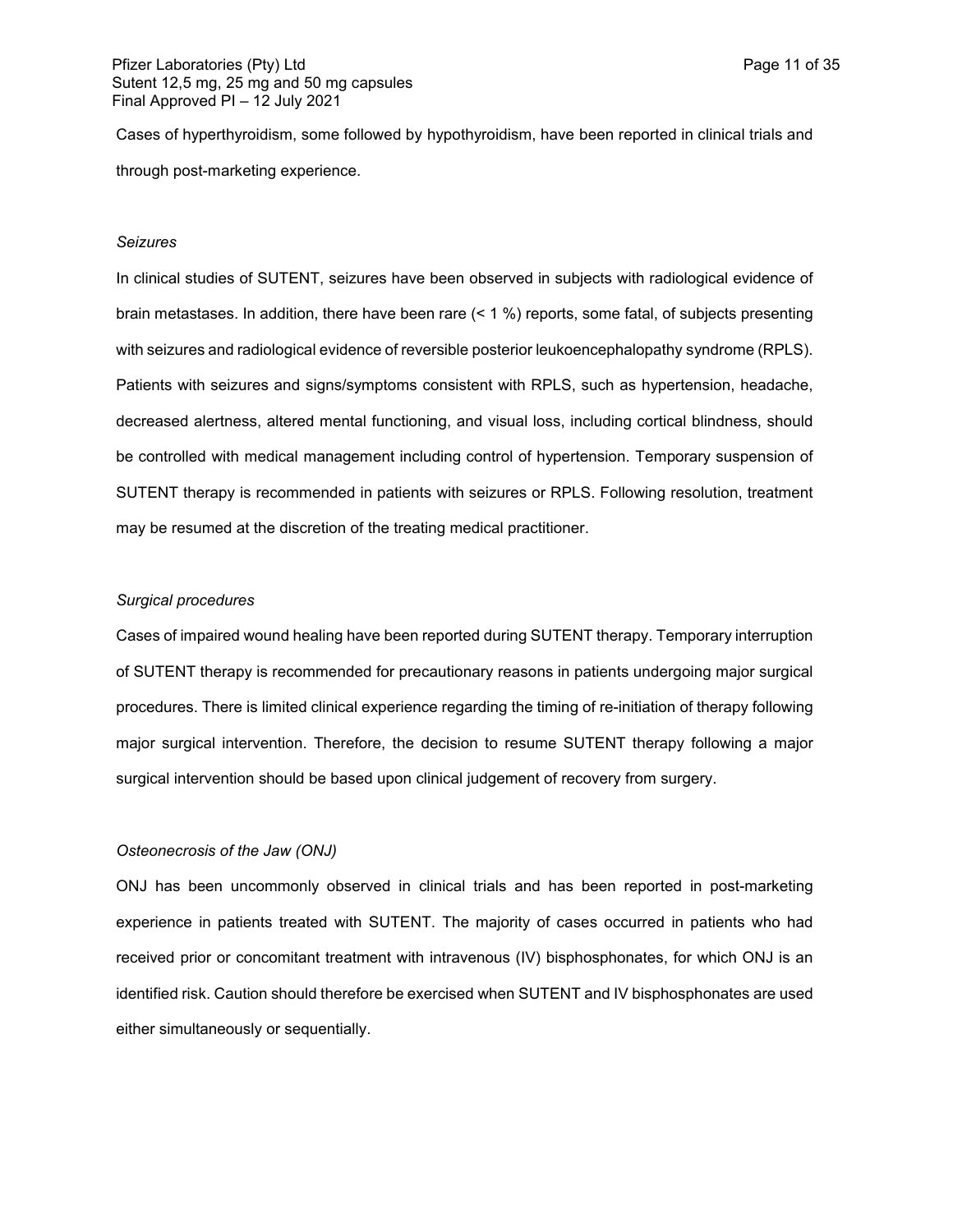Invasive dental procedures are also an identified risk factor for ONJ. Prior to treatment with SUTENT, a dental examination and appropriate preventative dentistry should be considered. In patients being treated with SUTENT, who have previously received or are receiving IV bisphosphonates, invasive dental procedures should be avoided, if possible.

#### *Venous thromboembolic events*

Seven patients (3 %) on SUTENT in a GIST study experienced venous thromboembolic events; five of the seven were Grade 3 deep vein thrombosis (DVT). Thirteen patients (3 %) receiving SUTENT for treatment-naïve MRCC had venous thrombolic events reported such as pulmonary embolism.

#### *Pulmonary embolism*

Pulmonary embolism was reported in approximately 2,2 % of patients with solid tumours who received SUTENT. None of these events resulted in a patient discontinuing treatment with SUTENT; however a dose reduction or temporary delay in treatment occurred in a few cases. There were no further occurrences of pulmonary embolism in these patients after treatment was resumed.

#### *Tumour Lysis Syndrome (TLS)*

Cases of TLS, some fatal, have been observed in clinical trials and have been reported in postmarketing experience in patients treated with SUTENT. Patients generally at risk of TLS are those with high tumour burden prior to treatment. These patients should be monitored closely and treated as clinically indicated.

#### *Necrotising fasciitis*

Cases of necrotising fasciitis, including of the perineum, sometimes fatal, have been reported. SUTENT therapy should be discontinued in patients who develop necrotising fasciitis, and appropriate treatment should be promptly initiated.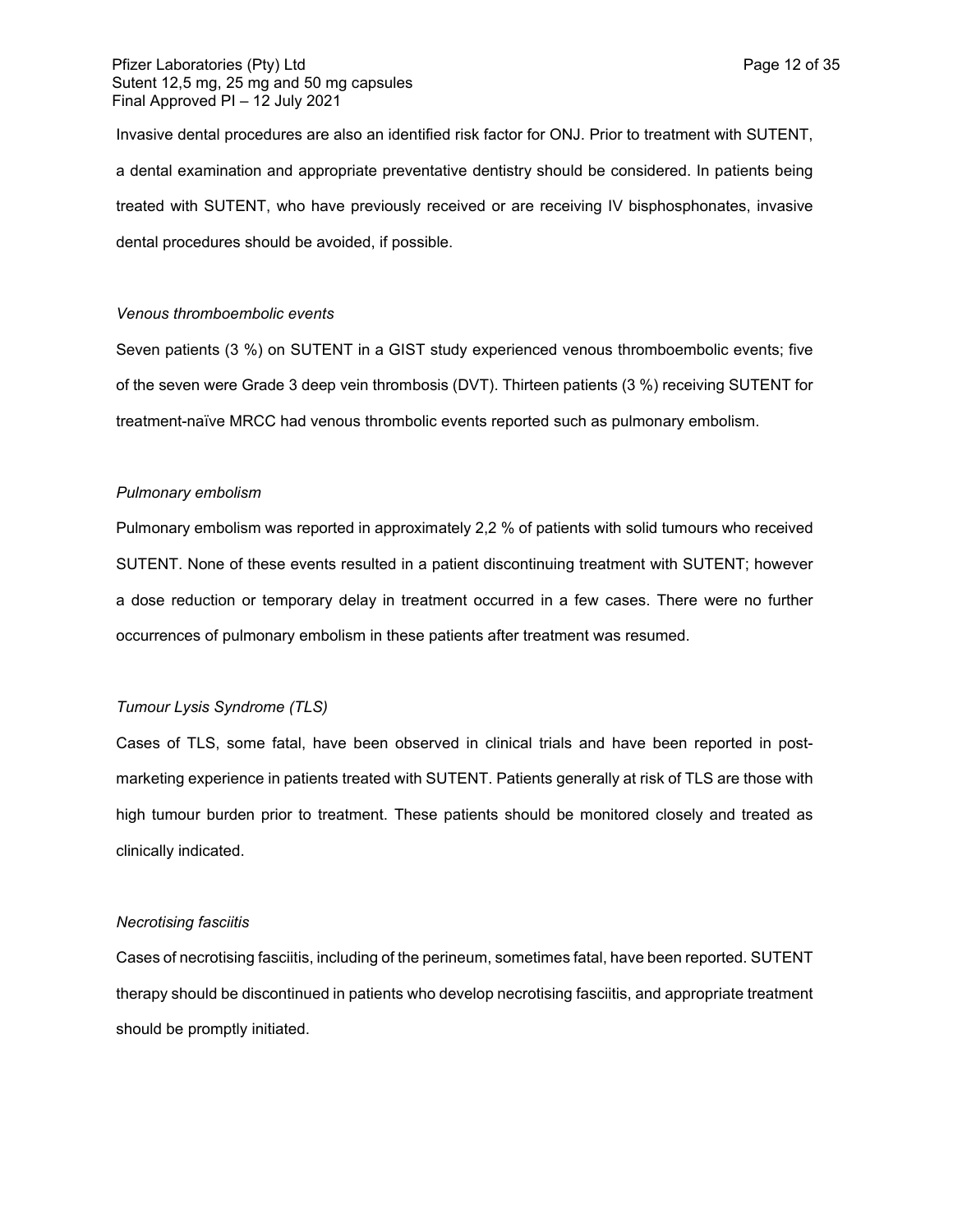#### *Thrombotic microangiopathy*

Thrombotic microangiopathy (TMA), including thrombotic thrombocytopenic purpura (TTP) and haemolytic uraemic syndrome (HUS), frequently leading to renal failure or a fatal outcome, has been reported in clinical trials and in post-marketing experience of SUTENT as monotherapy and in combination with bevacizumab. Discontinue SUTENT in patients developing TMA.

### *Proteinuria*

Cases of proteinuria and nephrotic syndrome have been reported. Baseline urinalysis is recommended, and patients should be monitored for the development or worsening of proteinuria. The safety of continued SUTENT treatment in patients with moderate to severe proteinuria has not been systematically evaluated. Discontinue SUTENT in patients with nephrotic syndrome.

## *Hypoglycaemia*

Decreases in blood glucose, in some cases clinically symptomatic, have been reported during SUTENT treatment. Blood glucose levels in diabetic patients should be checked regularly in order to assess if anti-diabetic medicine dosage needs to be adjusted to minimise the risk of hypoglycaemia.

#### *Viral reactivation*

Hepatitis B reactivation, including fatal outcomes have occurred in patients treated with SUTENT. Hepatitis B virus (HBV) status should be established before initiating treatment with SUTENT. Patients should be monitored for signs and symptoms (fever, chills, weakness, confusion, vomiting and jaundice) and appropriate therapy should be instituted as indicated. For patients who test positive for HBV infection, consultation with a physician with expertise in the treatment of hepatitis B is recommended.

### *Class effects of Tyrosine Kinase Inhibitors (TKIs) such as contained in SUTENT*

Although TKIs may have different kinase inhibition profiles and/or off target binding profiles, there is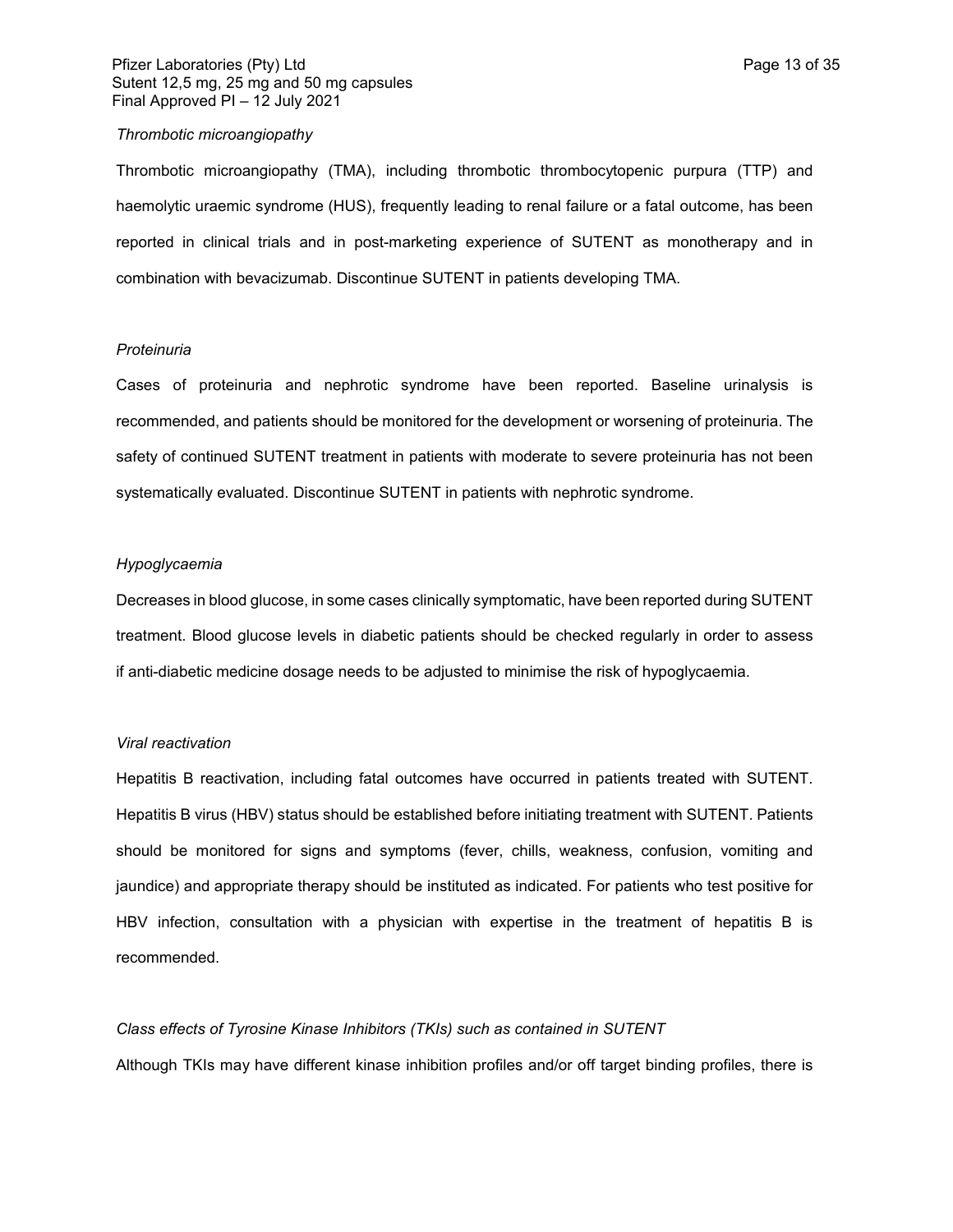some evidence that the TKIs share to a variable degree, class related cerebrovascular adverse events (e.g. cerebrovascular accident, transient ischaemic attack, ischaemic stroke, and cerebral infarction).

These cerebrovascular adverse events may occur in patients on treatment with TKIs with or without risk factors for these events and may occur at any time during treatment with TKIs.

Patients on treatment with SUTENT should be carefully monitored, and relevant risk factors managed to reduce the risk for these class related cerebrovascular adverse events.

Treatment with SUTENT should be discontinued, and alternative treatment options be considered in patients who developed these class related cerebrovascular adverse events.

## *Mannitol*

SUTENT contains mannitol and may have a laxative effect.

## **4.5 Interaction with other medicines and other forms of interaction**

When SUTENT is co-administered with other medicines, there is a potential for medicine interaction.

*In vitro* studies indicate that SUTENT neither induces nor inhibits major CYP enzymes, including CYP3A4. The dose of SUTENT may need to be reduced based on tolerability when co-administered with CYP3A4 inhibitors. The dose of SUTENT may need to be increased when it is co-administered with potent CYP3A4 inducers.

## *Medicines that may increase SUTENT plasma concentrations*

Concurrent administration of SUTENT with the CYP3A4 inhibitor, ketoconazole, resulted in 49 % and 51 % increases in sunitinib C<sub>max</sub> and AUC<sub>0-∞</sub> values, respectively, after a single dose of SUTENT in healthy volunteers.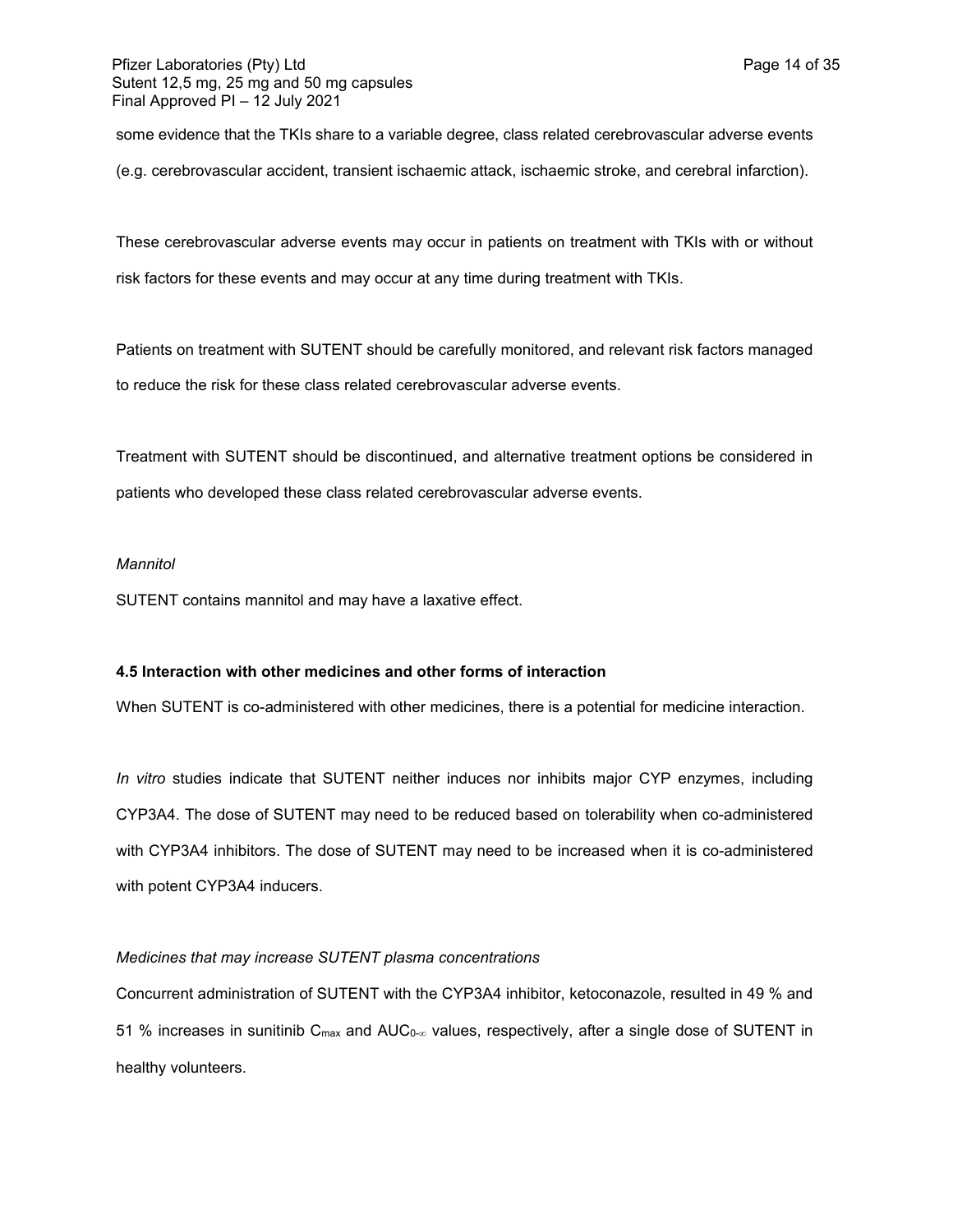Administration of SUTENT with other inhibitors of the CYP3A4 family (e.g., ritonavir, itraconazole, erythromycin, clarithromycin, grapefruit juice) may increase SUTENT concentrations. Concomitant administration with inhibitors should therefore be avoided, or the selection of an alternate concomitant medication with no or minimal potential to inhibit CYP3A4, should be considered. If this is not possible, the dosage of SUTENT may need to be reduced (see section 4.2, Dose modifications).

### *Medicines that may decrease SUTENT plasma concentrations*

Concomitant use of SUTENT with the CYP3A4 inducer, rifampicin, resulted in a more than 23 % and 46 % reduction in sunitinib C<sub>max</sub> and AUC<sub>0-∞</sub> values, respectively, after a single dose of SUTENT in healthy volunteers*.*

Administration of SUTENT with strong inducers of the CYP3A4 family (e.g., dexamethasone, phenytoin, carbamazepine, rifampicin, phenobarbitone or *Hypericum perforatum* known also as St. John's Wort) may decrease SUTENT concentrations. To maintain SUTENT target concentrations, dose adjustment of SUTENT, or selection of co-medications with less enzyme induction potential, should be considered*.*

### **4.6 Fertility, pregnancy and lactation**

### **Women of childbearing potential / Contraception in males and females**

Teratogenicity has been observed in animal studies. Women of childbearing potential should use effective contraceptive measures during SUTENT treatment and 4 weeks after the last dose of SUTENT.

## **Pregnancy**

SUTENT is contraindicated in pregnancy as safety has not been demonstrated.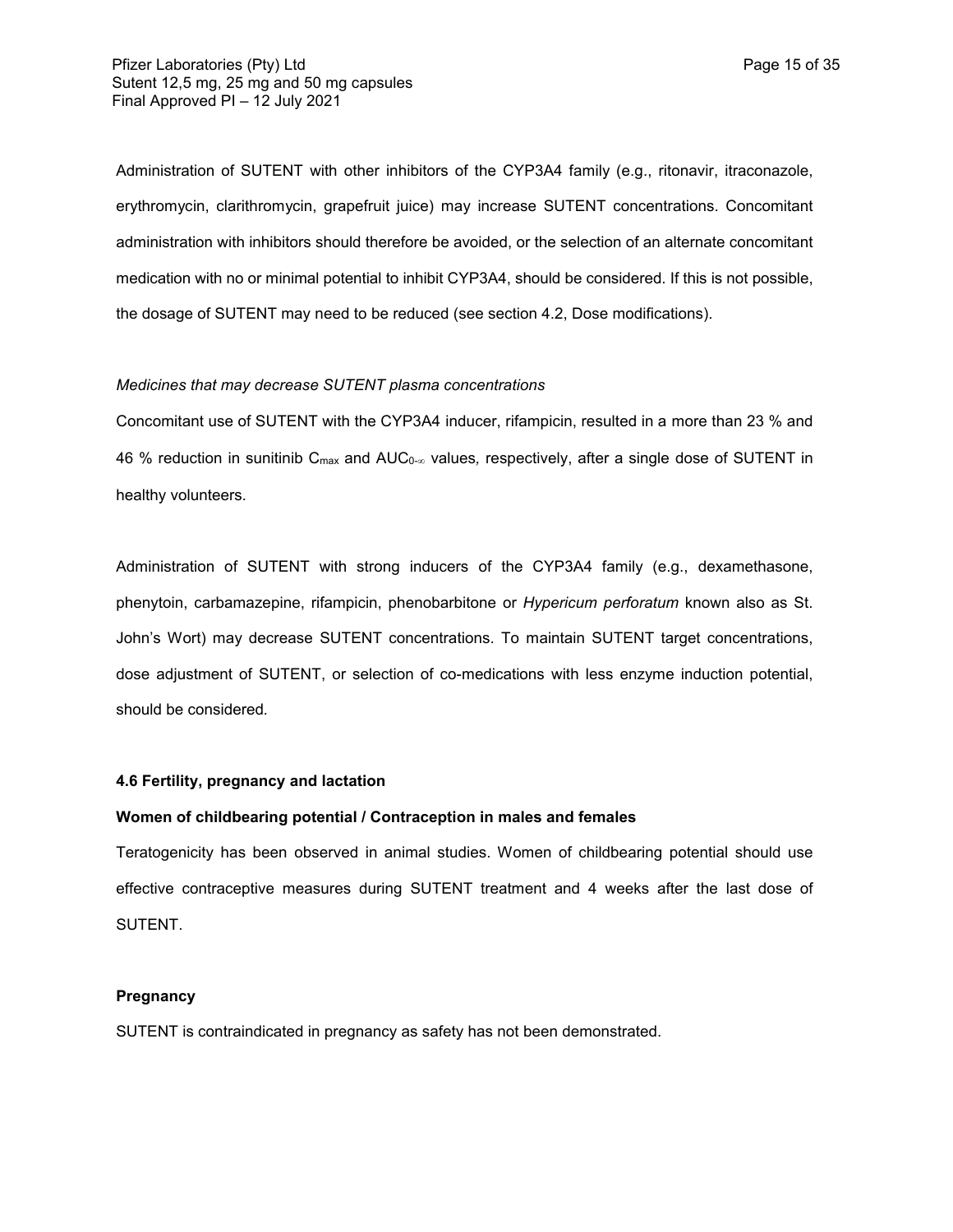### **Breastfeeding**

SUTENT is secreted in breast milk. Women using SUTENT should not breastfeed their infants, because of the potential for serious adverse reactions in nursing infants.

### **Fertility**

Based on the findings of pre-clinical studies, fertility in males and females may be compromised by treatment with SUTENT.

### **4.7 Effects on ability to drive and use machines**

No studies on the effects on the ability to drive or operate machinery have been performed. Patients should be advised that they may experience dizziness during treatment with SUTENT.

## **4.8 Undesirable effects**

### *Summary of the safety profile*

The most important serious adverse events associated with SUTENT treatment of solid tumour patients were pulmonary embolism, thrombocytopenia, tumour haemorrhage, febrile neutropenia, and hypertension.

The most very common adverse events of any grade included: fatigue; gastrointestinal disorders, such as diarrhoea, nausea, stomatitis, dyspepsia and vomiting; skin discolouration; rash; hand-foot syndrome (palmar-plantar erythrodysaesthesia); dry skin; hair colour changes; mucosal inflammation; asthenia; dysgeusia; anorexia and hypertension. Fatigue, hypertension and neutropenia were the most common adverse events of Grade 3 maximum severity; and increased lipase was the most frequently occurring adverse event of Grade 4 maximum severity in patients with solid tumours.

*Tabulated summary of adverse reactions*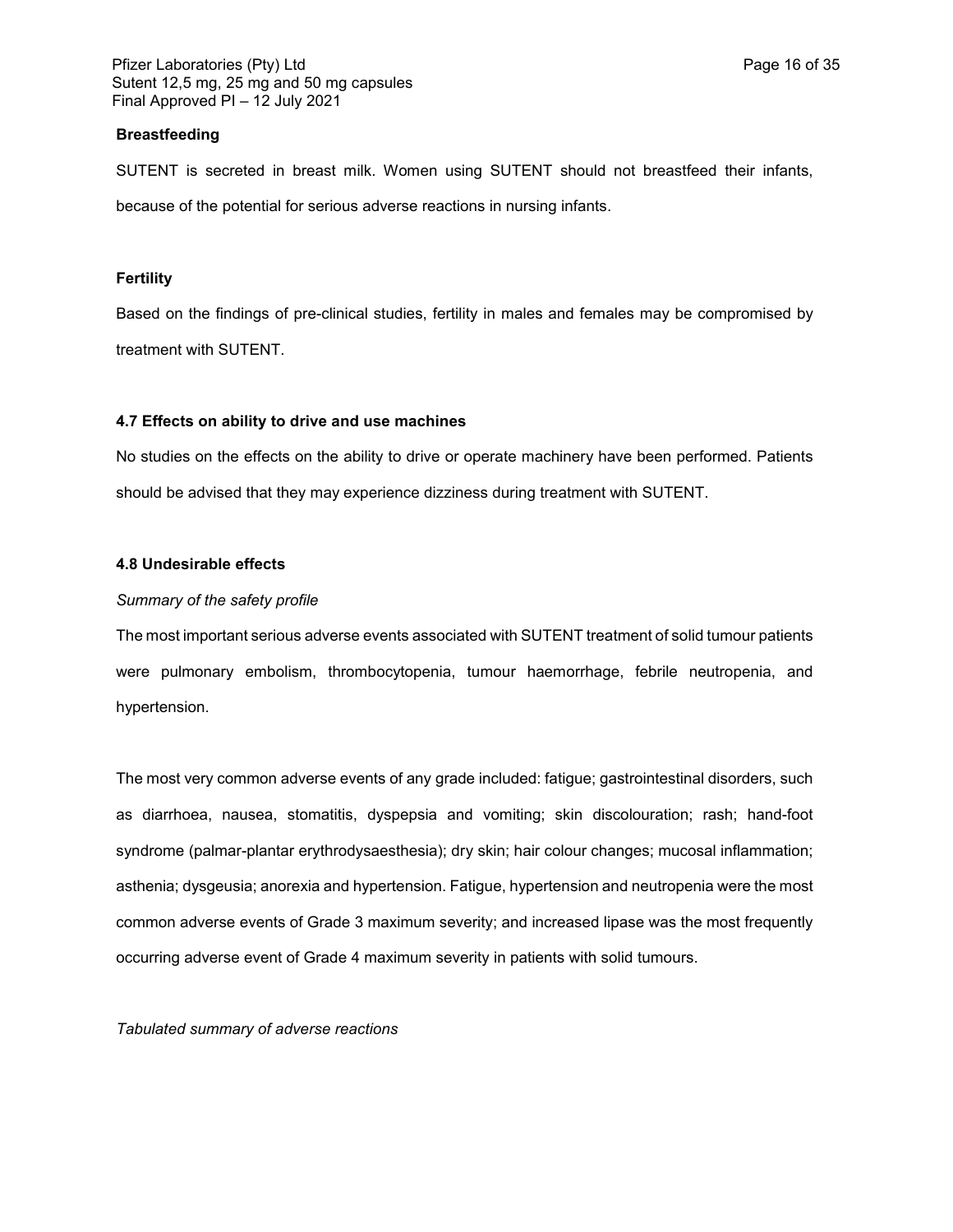The treatment-emergent, all causality frequency of adverse events reported in patients who received SUTENT in single-medicine studies in advanced RCC, GIST and pNET and from post-marketing experience are listed below, by system organ class, frequency category and grade of severity.

Frequencies are defined as: very common ( $\geq 1/10$ ), common ( $\geq 1/100$  to < 1/10), uncommon ( $\geq 1/1$ 000 to < 1/100), rare (≥ 1/10 000 to < 1/1 000), very rare (< 1/10 000).

Adverse events reported in SUTENT single-medicine studies in advanced RCC, GIST and pNET experience:

| System                      | <b>Adverse Event</b>                 |            | <b>SUTENT</b> |          |  |
|-----------------------------|--------------------------------------|------------|---------------|----------|--|
| organ class                 |                                      | $(n=7115)$ |               |          |  |
| Frequency                   |                                      | All grades | Grade 3       | Grade 4  |  |
|                             |                                      | (% )       | (%)           | (% )     |  |
| Infections and infestations |                                      |            |               |          |  |
| Very                        | Infections*                          | 2956       | 528(7,4)      | 83(1,2)  |  |
| common                      |                                      | (41,5)     |               |          |  |
|                             | Blood and lymphatic system disorders |            |               |          |  |
| Very                        | Neutropenia                          | 1224       | 484 (6,8)     | 46 (0,6) |  |
| common                      |                                      | (17,2)     |               |          |  |
|                             | Leukopenia                           | 725 (10,2) | 141(2,0)      | 9(0,1)   |  |
|                             | Thrombocytopenia                     | 1563       | 460(6,5)      | 115(1,6) |  |
|                             |                                      | (22,0)     |               |          |  |
|                             | Anaemia                              | 1 697      | 462(6,5)      | 103(1,4) |  |
|                             |                                      | (23, 9)    |               |          |  |
| Common                      | Lymphopenia                          | 155(2,2)   | 49 (0,7)      | 2(0,028) |  |
| Rare                        | Thrombotic                           | 4(0,06)    | 3(0,04)       | 1(0,01)  |  |
|                             | microangiopathy <sup>a,**</sup>      |            |               |          |  |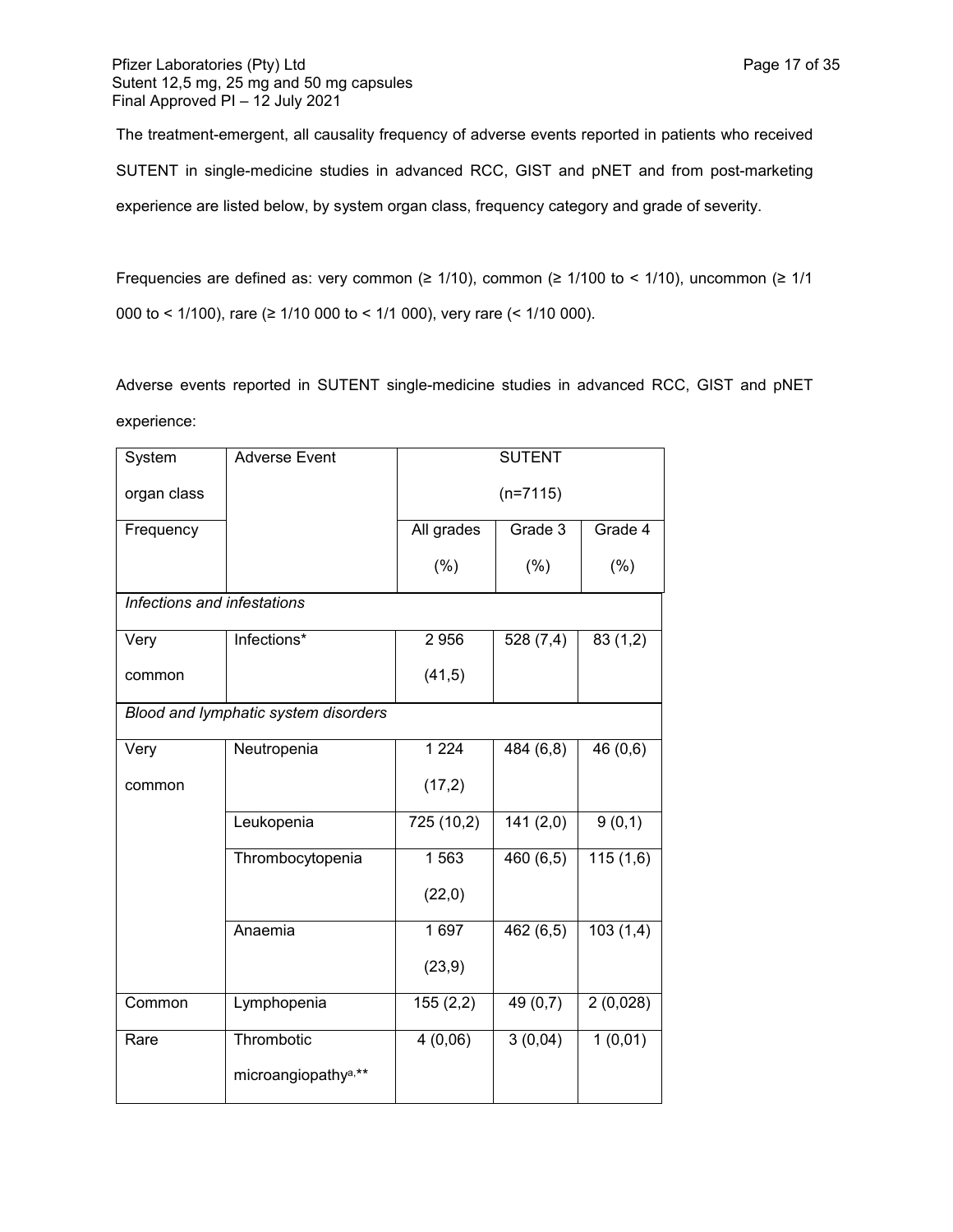## Pfizer Laboratories (Pty) Ltd Page 18 of 35 Sutent 12,5 mg, 25 mg and 50 mg capsules Final Approved PI – 12 July 2021

| Immune system disorders    |                                    |            |           |          |
|----------------------------|------------------------------------|------------|-----------|----------|
| Uncommon                   | Hypersensitivity                   | 45(0,6)    | 7 (0,098) | 0(0,0)   |
| Rare                       | Angioedema                         | 7(0,098)   | 3(0,042)  | 0(0,0)   |
| <b>Endocrine disorders</b> |                                    |            |           |          |
| Very                       | Hypothyroidism                     | 890 (12,5) | 52(0,7)   | 6(0,084) |
| common                     |                                    |            |           |          |
| Uncommon                   | Hyperthyroidism                    | 52(0,7)    | 5(0,07)   | 0(0,0)   |
|                            | Thyroiditis                        | 6(0,084)   | 0(0,0)    | 0(0,0)   |
|                            | Metabolism and nutrition disorders |            |           |          |
| Very                       | Decreased appetite                 | 2 6 4 4    | 218(3,1)  | 3        |
| common                     |                                    | (37,2)     |           | (0,0042) |
| Common                     | Dehydration**                      | 501(7,0)   | 192(2,7)  | 15(0,2)  |
|                            | Hypoglycaemia                      | 106(1,5)   | 28(0,4)   | 16(0,2)  |
| Rare                       | <b>Tumour lysis</b>                | 4(0,056)   | 3(0,042)  | 0(0,0)   |
|                            | syndrome**                         |            |           |          |
| Psychiatric disorders      |                                    |            |           |          |
| Very<br>common             | Insomnia                           | 759(10,7)  | 12(0,2)   | 0(0,0)   |
| Common                     | Depression                         | 379(5,3)   | 18(0,3)   | 3(0,042) |
| Nervous system disorders   |                                    |            |           |          |
| Very                       | Dysgeusia                          | 2 0 4 8    | 32(0,4)   | 0(0,0)   |
| common                     |                                    | (28, 8)    |           |          |
|                            | Headache                           | 1 4 0 6    | 85(1,2)   | 5(0,070) |
|                            |                                    | (19, 8)    |           |          |
| Common                     | <b>Dizziness</b>                   | 684 (9,6)  | 34(0,5)   | 3(0,042) |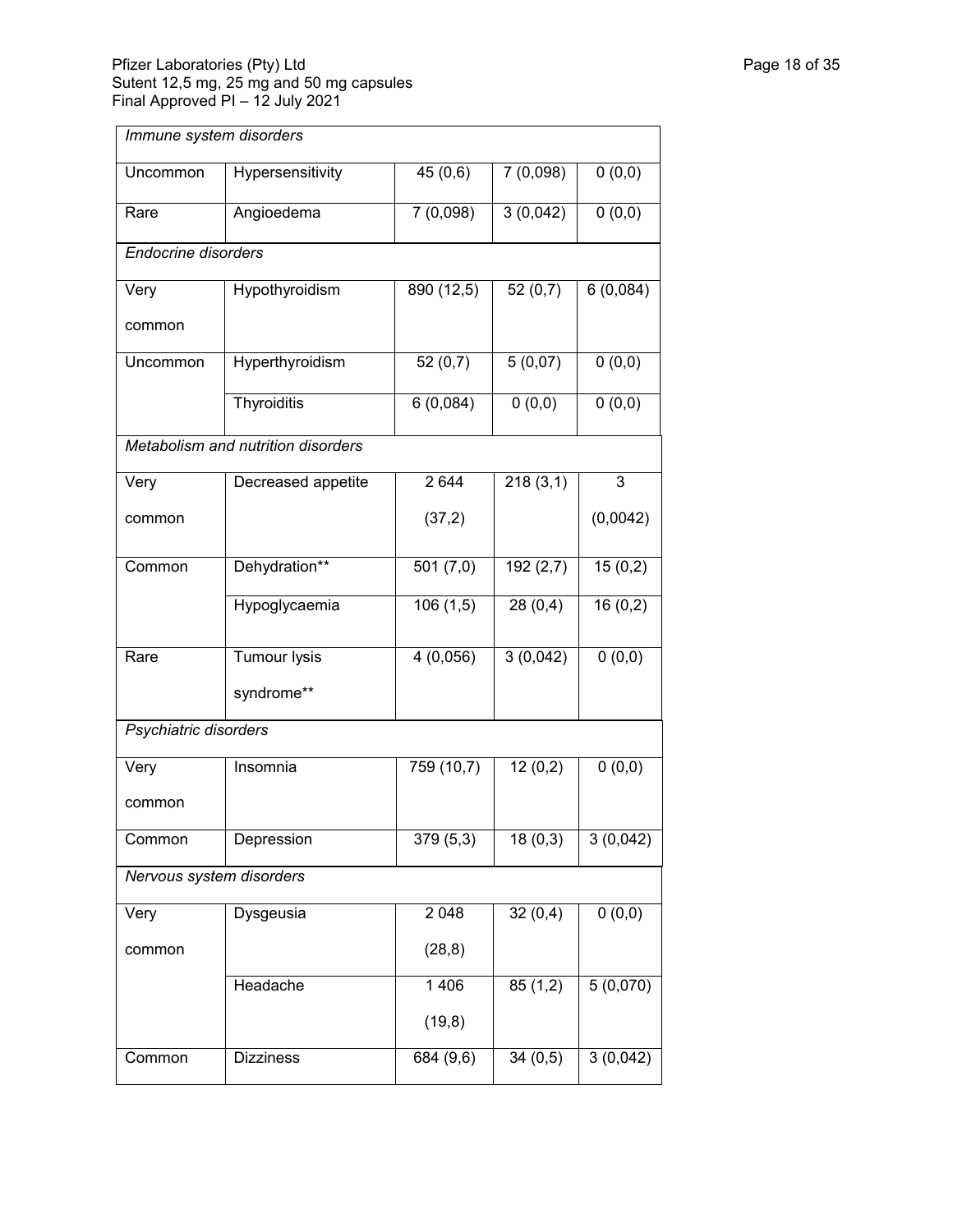## Pfizer Laboratories (Pty) Ltd Page 19 of 35 Sutent 12,5 mg, 25 mg and 50 mg capsules Final Approved PI – 12 July 2021

|                   | Paraesthesia               | 382(5,4)  | 13(0,2)  | 1(0,014) |
|-------------------|----------------------------|-----------|----------|----------|
| Uncommon          | Cerebral                   | 23(0,3)   | 2(0,028) | 4(0,056) |
|                   | haemorrhage**              |           |          |          |
|                   | Cerebrovascular            | 32(0,4)   | 8(0,1)   | 11(0,2)  |
|                   | accident**                 |           |          |          |
|                   | Ischaemic stroke           | 3(0,0)    | 1(0,0)   | 1(0,0)   |
|                   | Transient ischaemic        | 21(0,3)   | 8(0,1)   | 3(0,042) |
|                   | attack                     |           |          |          |
| Rare              | Cerebral infarction        | 6(0,084)  | 2(0,028) | 2(0,028) |
|                   | Reversible posterior       | 5(0,070)  | 3(0,042) | 1(0,014) |
|                   | encephalopathy             |           |          |          |
|                   | syndrome                   |           |          |          |
|                   | Ageusia                    | 3(0,042)  |          |          |
| Eye disorders     |                            |           |          |          |
| Common            | Periorbital oedema         | 333(4,7)  | 3(0,042) | 0(0,0)   |
|                   | Eyelid oedema              | 276(3,9)  | 9(0,1)   | 0(0,0)   |
|                   | Increased lacrimation      | 394 (5,5) | 1(0,01)  | 0(0,0)   |
| Cardiac disorders |                            |           |          |          |
| Common            | Myocardial                 | 87(1,2)   | 27(0,4)  | 3(0,0)   |
|                   | ischaemiab,**              |           |          |          |
|                   | Decreased ejection         | 152(2,1)  | 27(0,4)  | 0(0,0)   |
|                   | fraction <sup>c</sup>      |           |          |          |
| Uncommon          | Myocardial                 | 62(0,9)   | 10(0,1)  | 33(0,5)  |
|                   | infarction <sup>d,**</sup> |           |          |          |
|                   | Cardiac failure**          | 51(0,7)   | 22(0,3)  | 8(0,1)   |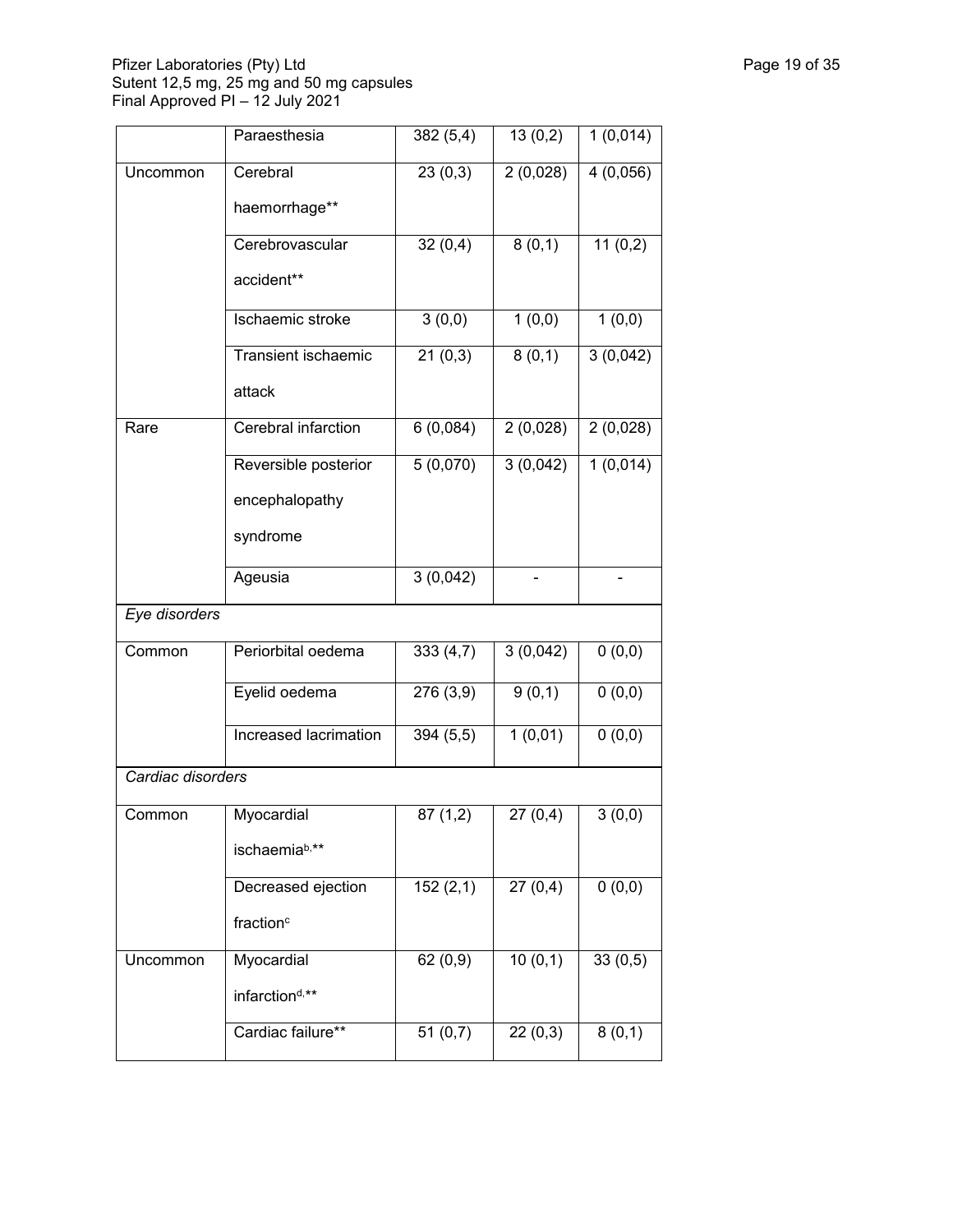## Pfizer Laboratories (Pty) Ltd Page 20 of 35 Sutent 12,5 mg, 25 mg and 50 mg capsules Final Approved PI – 12 July 2021

|                    | Congestive cardiac       | 32(0,4)  | 22(0,3)  | 4(0,056)   |
|--------------------|--------------------------|----------|----------|------------|
|                    | failure                  |          |          |            |
|                    | Prolonged                | 23(0,3)  | 4(0,056) | 2(0,028)   |
|                    | electrocardiogram QT     |          |          |            |
|                    | Cardiomyopathy**         | 15(0,2)  | 5(0,070) | 1(0,014)   |
|                    | Left ventricular         | 7(0,098) | 5(0,070) | 0(0,0)     |
|                    | failure**                |          |          |            |
| Rare               | Torsade de pointes       | 1(0,014) | 0(0,0)   | 1(0,014)   |
| Vascular disorders |                          |          |          |            |
| Very               | Hypertension             | 1991     | 505(7,1) | 15(0,2)    |
| common             |                          | (28,0)   |          |            |
| Common             | Deep vein thrombosis     | 91(1,3)  | 50(0,7)  | 6 (< 0, 1) |
| Uncommon           | Tumour                   | 49 (0,7) | 26(0,4)  | 3(0,042)   |
|                    | haemorrhage**            |          |          |            |
|                    | Aneurysms and artery     | 9(0,1)   | 4(0,056) | 2(0,028)   |
|                    | dissections <sup>e</sup> |          |          |            |

| Respiratory, thoracic and mediastinal disorders |                             |          |          |          |  |
|-------------------------------------------------|-----------------------------|----------|----------|----------|--|
| Very                                            | Dyspnoea                    | 1443     | 322(4,5) | 75(1,1)  |  |
| common                                          |                             | (20,3)   |          |          |  |
|                                                 | Epistaxis                   | 1 0 8 0  | 43(0,6)  | 4(0,056) |  |
|                                                 |                             | (15,2)   |          |          |  |
| Common                                          | Oropharyngeal painf         | 455(6,4) | 6(0,1)   | 0(0,0)   |  |
|                                                 | Haemoptysis <sup>g,**</sup> | 360(5,1) | 25(0,4)  | 5(0,070) |  |
|                                                 | <b>Pleural effusion</b>     | 292(4,1) | 119(1,7) | 15(0,2)  |  |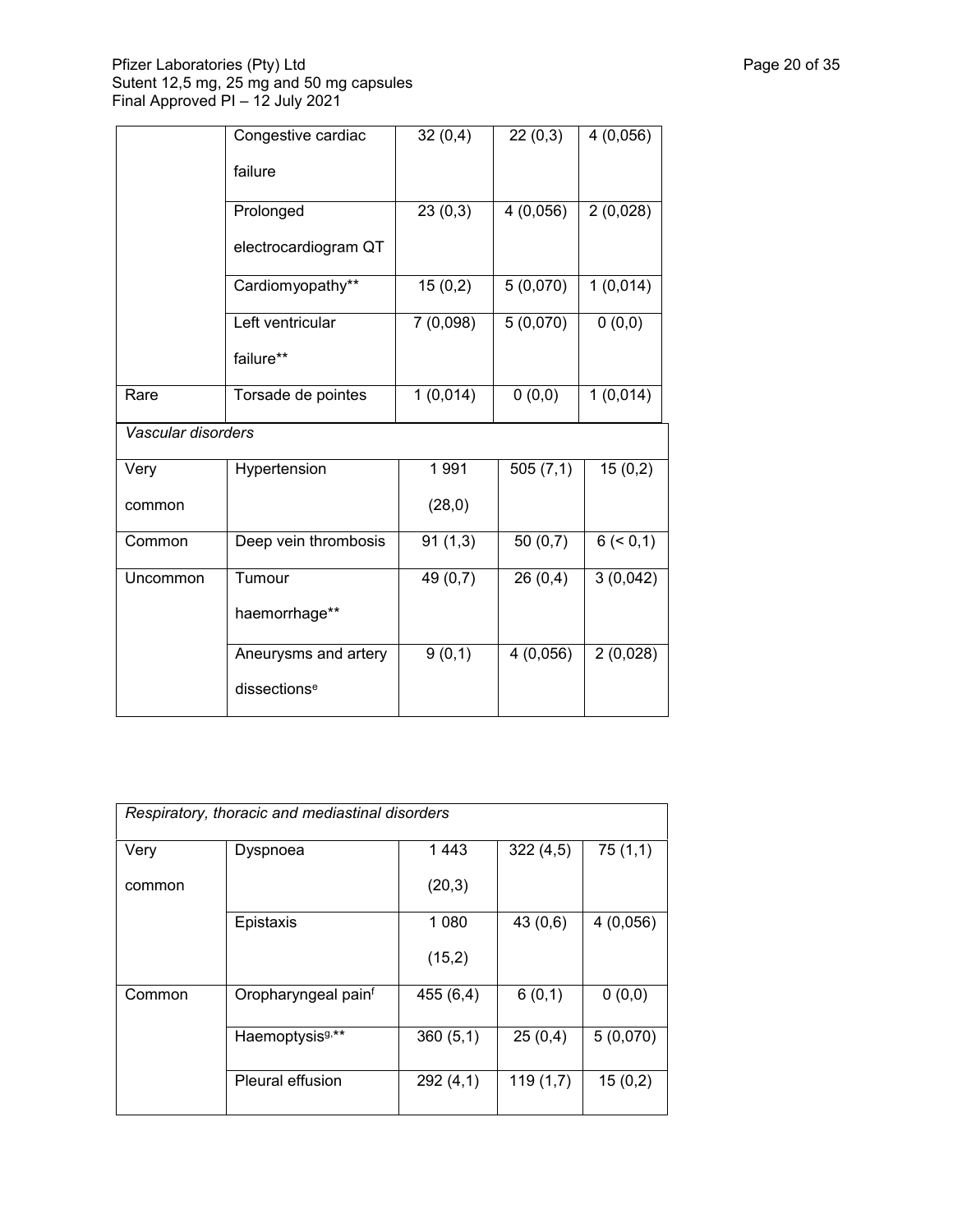### Pfizer Laboratories (Pty) Ltd Page 21 of 35 Sutent 12,5 mg, 25 mg and 50 mg capsules Final Approved PI – 12 July 2021

|                            | Pulmonary                | 119(1,7)  | 33(0,5)                | 52(0,7)  |  |  |  |
|----------------------------|--------------------------|-----------|------------------------|----------|--|--|--|
|                            | embolism**               |           |                        |          |  |  |  |
| Gastrointestinal disorders |                          |           |                        |          |  |  |  |
| Very                       | Diarrhoea                | 3729      | 430 (6,0)              | 13(0,2)  |  |  |  |
| common                     |                          | (52, 4)   |                        |          |  |  |  |
|                            | Nausea                   | 3 0 3 5   | 246 (3,5)              | 4(0,056) |  |  |  |
|                            |                          | (42,7)    |                        |          |  |  |  |
|                            | Vomiting                 | 2416      | 287(4,0)               | 17(0,2)  |  |  |  |
|                            |                          | (34,0)    |                        |          |  |  |  |
|                            | Abdominal painh          | 2 1 6 2   | $\overline{406}$ (5,7) | 38(0,5)  |  |  |  |
|                            |                          | (30,4)    |                        |          |  |  |  |
|                            | Stomatitisi              | 2011      | 189(2,7)               | 2(0,028) |  |  |  |
|                            |                          | (28,3)    |                        |          |  |  |  |
|                            | Constipation             | 1653      | 67(0,9)                | 3(0,042) |  |  |  |
|                            |                          | (23,2)    |                        |          |  |  |  |
|                            | Dyspepsia                | 1 5 6 4   | 36(0,5)                | 1(0,014) |  |  |  |
|                            |                          | (22,0)    |                        |          |  |  |  |
| Common                     | Gastrointestinal         | 121(1,7)  | 56 (0,8)               | 20(0,3)  |  |  |  |
|                            | haemorrhage**            |           |                        |          |  |  |  |
|                            | Oesophagitis             | 143(2,0)  | 21(0,3)                | 0(0,0)   |  |  |  |
|                            | Gastro-oesophageal       | 465(6,5)  | 13(0,2)                | 0(0,0)   |  |  |  |
|                            | reflux disease           |           |                        |          |  |  |  |
|                            | Oral pain                | 582 (8,2) | 23(0,3)                | 0(0,0)   |  |  |  |
|                            | Glossodynia              | 430 (6,0) | 13(0,2)                | 0(0,0)   |  |  |  |
|                            | Abdominal distension     | 451 (6,3) | 32(0,4)                | 2(0,028) |  |  |  |
|                            | <b>Gingival bleeding</b> | 147(2,1)  | 6(0,1)                 | 0(0,0)   |  |  |  |
|                            | Dry mouth                | 483 (6,8) | 2(0,028)               | 0(0,0)   |  |  |  |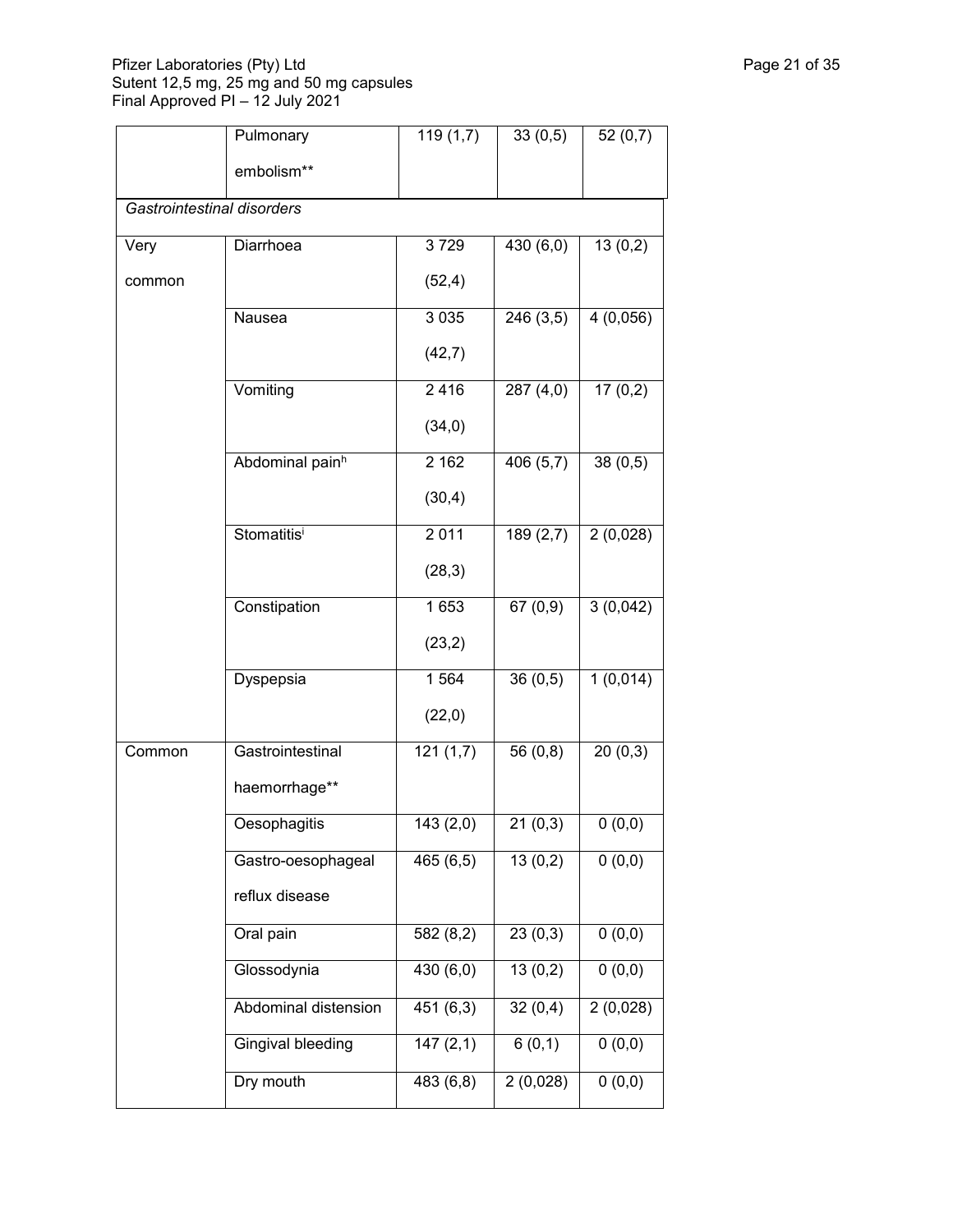## Pfizer Laboratories (Pty) Ltd Page 22 of 35 Sutent 12,5 mg, 25 mg and 50 mg capsules Final Approved PI – 12 July 2021

|                          | Flatulence                             | 501(7,0)              | 2(0,028) | 0(0,0)   |
|--------------------------|----------------------------------------|-----------------------|----------|----------|
| Uncommon                 | Pancreatitis                           | 17(0,2)               | 6(0,084) | 1(0,014) |
|                          | Gastrointestinal                       | 15(0,2)               | 7(0,098) | 4(0,056) |
|                          | perforation**                          |                       |          |          |
| Hepato-biliary disorders |                                        |                       |          |          |
| Uncommon                 | Cholecystitis <sup>ij</sup>            | 33(0,5)               | 16(0,2)  | 4(0,056) |
|                          | Hepatic failure**                      | 23(0,3)               | 4(0,056) | 8(0,1)   |
|                          | [hepatitis B                           |                       |          |          |
|                          | reactivation (including                |                       |          |          |
|                          | fatal events)]                         |                       |          |          |
|                          | Skin and subcutaneous tissue disorders |                       |          |          |
| Very                     | Hand-foot syndrome                     | 1984                  | 551(7,7) | 3(0,042) |
| common                   | (Palmar-plantar                        | (27, 9)               |          |          |
|                          | erythrodysaesthesia                    |                       |          |          |
|                          | syndrome)                              |                       |          |          |
|                          | Skin discolourationik                  | 1761                  | 13(0,2)  | 0(0,0)   |
|                          |                                        | (24, 8)               |          |          |
|                          | Rash <sup>1</sup>                      | 1595                  | 73(1,0)  | 2(0,028) |
|                          |                                        | (22, 4)               |          |          |
|                          | Hair colour changes                    | 858 (12,1)            | 10(0,1)  | 0(0,0)   |
|                          | Dry skin                               | 805(11,3)             | 5(0,070) | 0(0,0)   |
| Common                   | Alopecia                               | 564 (7,9)             | 1(0,014) | 0(0,0)   |
|                          | Erythema                               | 488 (6,9)             | 15(0,2)  | 0(0,0)   |
|                          | Pruritus                               | 460 (6,5)             | 3(0,042) | 0(0,0)   |
|                          | Skin exfoliation                       | 373(5,2)              | 15(0,2)  | 0(0,0)   |
|                          | <b>Blister</b>                         | $\overline{257(3,6)}$ | 27(0,4)  | 1(0,014) |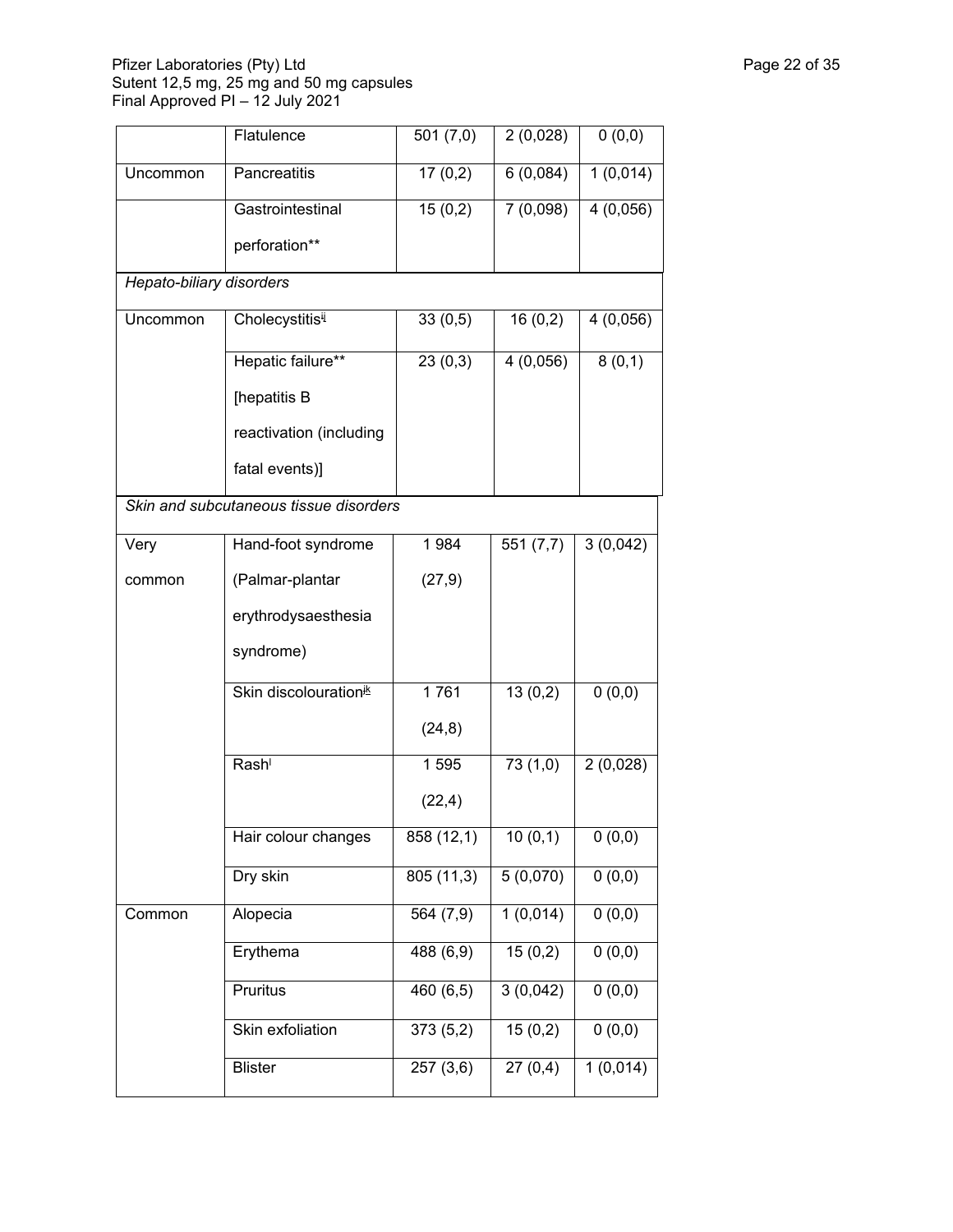## Pfizer Laboratories (Pty) Ltd Page 23 of 35 Sutent 12,5 mg, 25 mg and 50 mg capsules Final Approved PI – 12 July 2021

|                             | Skin lesion                                     | 190(2,7)  | 14(0,2)  | 0(0,0)   |
|-----------------------------|-------------------------------------------------|-----------|----------|----------|
|                             | Skin reaction                                   | 180(2,5)  | 11(0,2)  | 0(0,0)   |
|                             | Nail disorder                                   | 176 (2,5) | 3(0,042) | 0(0,0)   |
| Uncommon                    | <b>Exfoliative dermatitis</b>                   | 21(0,3)   | 2(0,028) | 0(0,0)   |
| Rare                        | Erythema                                        | 5(0,070)  | 0(0,0)   | 0(0,0)   |
|                             | multiforme**                                    |           |          |          |
|                             | Stevens-Johnson                                 | 2(0,028)  | 1(0,014) | 1(0,014) |
|                             | syndrome**                                      |           |          |          |
|                             | Pyoderma                                        | 1(0,014)  | 0(0,0)   | 0(0,0)   |
|                             | gangrenosum                                     |           |          |          |
|                             | Musculoskeletal and connective tissue disorders |           |          |          |
| Very                        | Pain in extremity                               | 1 2 3 7   | 125(1,8) | 13(0,2)  |
| common                      |                                                 | (17, 4)   |          |          |
|                             | Arthralgia                                      | 1 0 2 3   | 97(1,4)  | 5(0,070) |
|                             |                                                 | (14,4)    |          |          |
| Common                      | Myalgia                                         | 650 (9,1) | 34(0,5)  | 0(0,0)   |
| Uncommon                    | Osteonecrosis of jaw                            | 31(0,4)   | 12(0,2)  | 0(0,0)   |
|                             | Fistula formation**                             | 13(0,2)   | 3(0,042) | 2(0,028) |
| Rare                        | Rhabdomyolysis**                                | 7(0,098)  | 2(0,028) | 1(0,014) |
|                             | Myopathy                                        | 7(0,098)  | 0(0,0)   | 0(0,0)   |
| Renal and urinary disorders |                                                 |           |          |          |
| Common                      | Renal failure**                                 | 153(2,2)  | 66 (0,9) | 18(0,3)  |
|                             | Chromaturia                                     | 197(2,8)  | 0(0,0)   | 0(0,0)   |
|                             | Proteinuria                                     | 105(1,5)  | 39(0,5)  | 4(0,056) |
| Uncommon                    | Renal impairment                                | 29(0,4)   | 9(0,1)   | 1(0,0)   |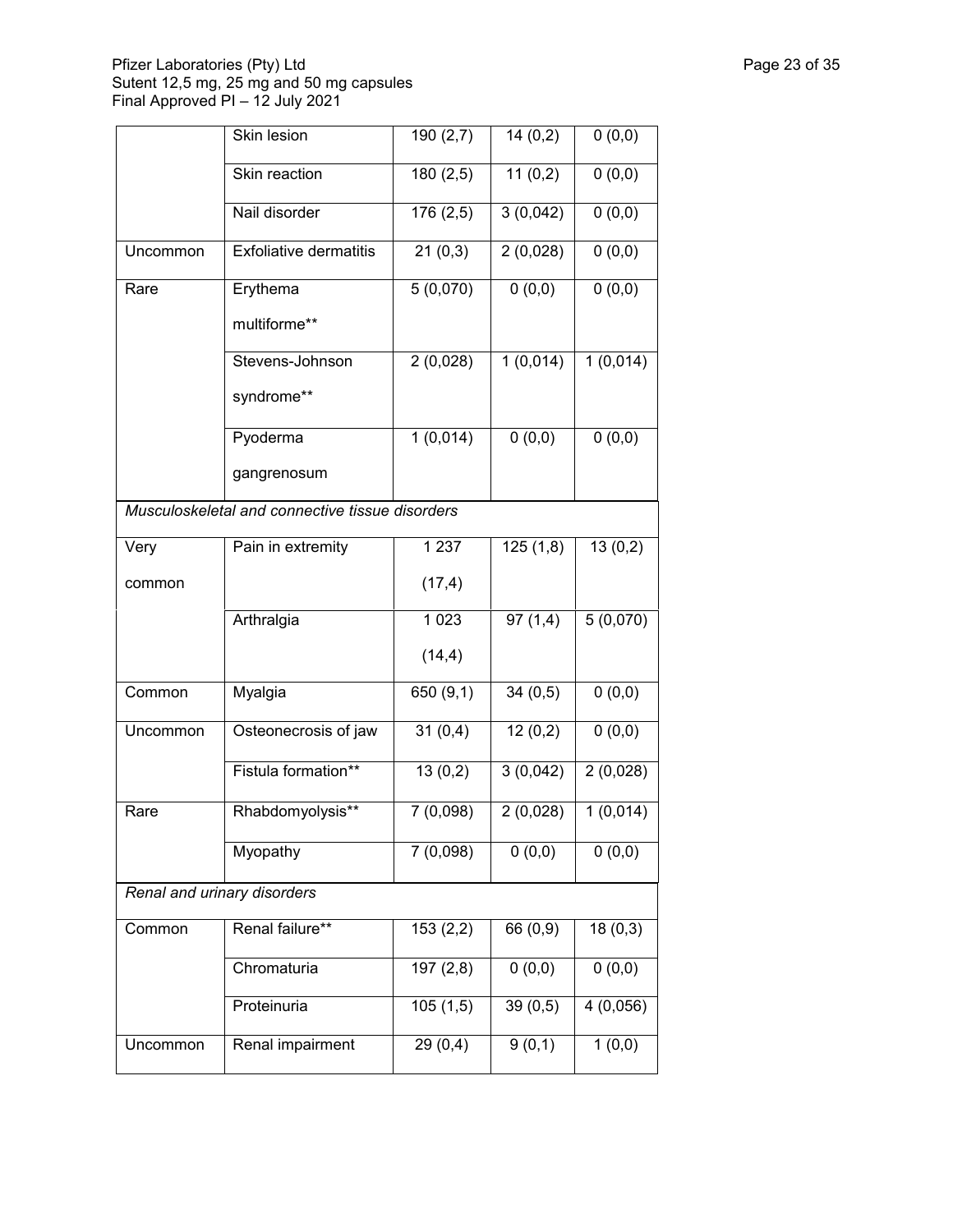## Pfizer Laboratories (Pty) Ltd Page 24 of 35 Sutent 12,5 mg, 25 mg and 50 mg capsules Final Approved PI – 12 July 2021

|                | Urinary tract                                        | 8(0,1)    | 2(0,028) | 0(0,0)   |  |  |  |
|----------------|------------------------------------------------------|-----------|----------|----------|--|--|--|
|                | haemorrhage                                          |           |          |          |  |  |  |
| Rare           | Nephrotic syndrome                                   | 7(0,098)  | 1(0,014) | 4(0,056) |  |  |  |
|                | General disorders and administration site conditions |           |          |          |  |  |  |
| Very           | Fatigue <sup>m</sup>                                 | 4746      | $1\,211$ | 87(1,2)  |  |  |  |
| common         |                                                      | (66, 7)   | (17,0)   |          |  |  |  |
|                | Mucosal inflammation                                 | 1928      | 180(2,5) | 10(0,1)  |  |  |  |
|                |                                                      | (27, 1)   |          |          |  |  |  |
|                | Oedema <sup>n</sup>                                  | 1723      | 87(1,2)  | 2(0,028) |  |  |  |
|                |                                                      | (24,2)    |          |          |  |  |  |
|                | Pyrexia                                              | 1 2 5 2   | 72(1,0)  | 8(0,1)   |  |  |  |
|                |                                                      | (17, 6)   |          |          |  |  |  |
| Common         | Chills                                               | 430 (6,0) | 11(0,2)  | 1(0,014) |  |  |  |
|                | Influenza like illness                               | 155(2,2)  | 4(0,056) | 0(0,0)   |  |  |  |
| Investigations |                                                      |           |          |          |  |  |  |
| Common         | Increased lipase                                     | 105(1,5)  | 46 (0,6) | 26(0,4)  |  |  |  |
|                | Increased amylase <sup>o</sup>                       | 76 (1,1)  | 31(0,4)  | 4(0,056) |  |  |  |
|                | Increased blood uric                                 | 98 (1,4)  | 4(0,056) | 22(0,3)  |  |  |  |
|                | acid                                                 |           |          |          |  |  |  |
|                | Decreased white                                      | 274 (3,9) | 95(1,3)  | 7(0,098) |  |  |  |
|                | blood cell count                                     |           |          |          |  |  |  |
|                | Decreased platelet                                   | 307(4,3)  | 94(1,3)  | 15(0,2)  |  |  |  |
|                | count                                                |           |          |          |  |  |  |
|                | Decreased                                            | 269(3,8)  | 62(0,9)  | 12(0,2)  |  |  |  |
|                | haemoglobin                                          |           |          |          |  |  |  |
|                | Decreased weight                                     | 701 (9,9) | 29(0,4)  | 1(0,014) |  |  |  |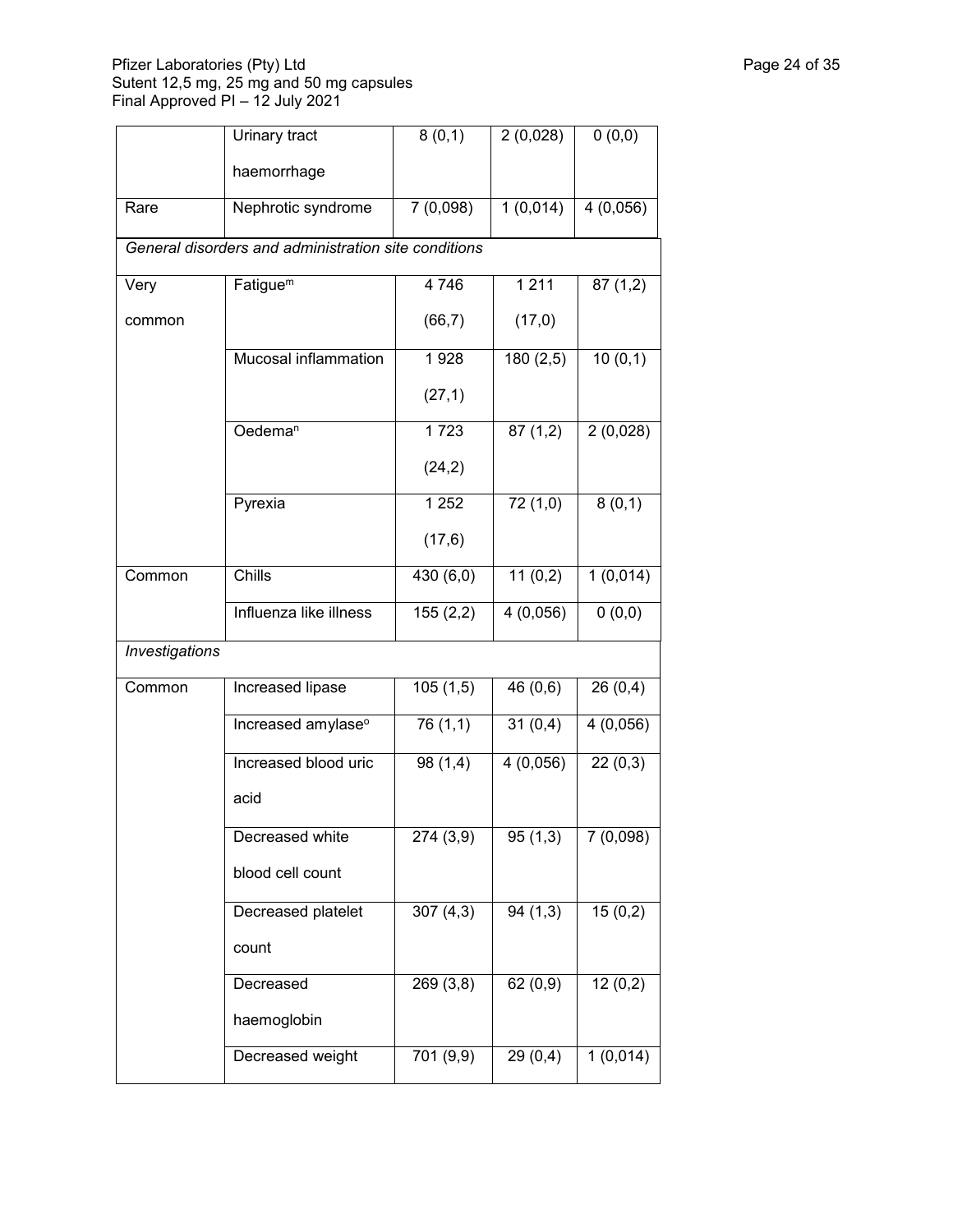| Uncommon | Increased blood     | 60(0,8) | 12(0,2)  | 5(0,07) |
|----------|---------------------|---------|----------|---------|
|          | creatine            |         |          |         |
|          | phosphokinase       |         |          |         |
|          | Increased blood     | 45(0,6) | 7(0,098) | 0(0,0)  |
|          | thyroid stimulating |         |          |         |
|          | hormone             |         |          |         |

a Thrombotic microangiopathy: The following terms have been combined: thrombotic microangiopathy, thrombotic thrombocytopenic purpura, haemolytic uraemic syndrome

- <sup>b</sup> Myocardial ischaemia: The following terms have been combined: acute coronary syndrome, angina pectoris, unstable angina, coronary artery occlusion, myocardial ischaemia
- <sup>c</sup> Decreased ejection fraction: The following terms have been combined: decreased ejection fraction and abnormal ejection fraction
- <sup>d</sup> Myocardial infarction: The following terms have been combined: acute myocardial infarction, myocardial infarction, silent myocardial infarction
- <sup>e</sup> Aneurysms and artery dissections: The following terms have been combined: aneurysm ruptured, aortic aneurysm, aortic aneurysm rupture and aortic dissection.
- <sup>f</sup> Oropharyngeal pain: The following terms have been combined: pharyngolaryngeal pain and oropharyngeal pain
- <sup>g</sup> Haemoptysis: The following terms have been combined: hemoptysis and pulmonary haemorrrhage
- h Abdominal pain: The following terms have been combined: abdominal pain, lower abdominal pain, upper abdominal pain
- <sup>i</sup> Stomatitis: The following terms have been combined: stomatitis and aphthous stomatitis
- <sup>1</sup> Cholecystitis: The following terms have been combined: cholecystitis and acalculous cholecystitis
- <sup>k</sup> Skin discolouration: The following terms have been combined: skin discolouration, yellow skin, pigmentation disorder
- <sup>l</sup> Rash: The following terms have been combined: dermatitis psoriasiform, exfoliative rash, rash, erythematous rash, follicular rash, generalized rash, macular rash, maculopapular rash, papular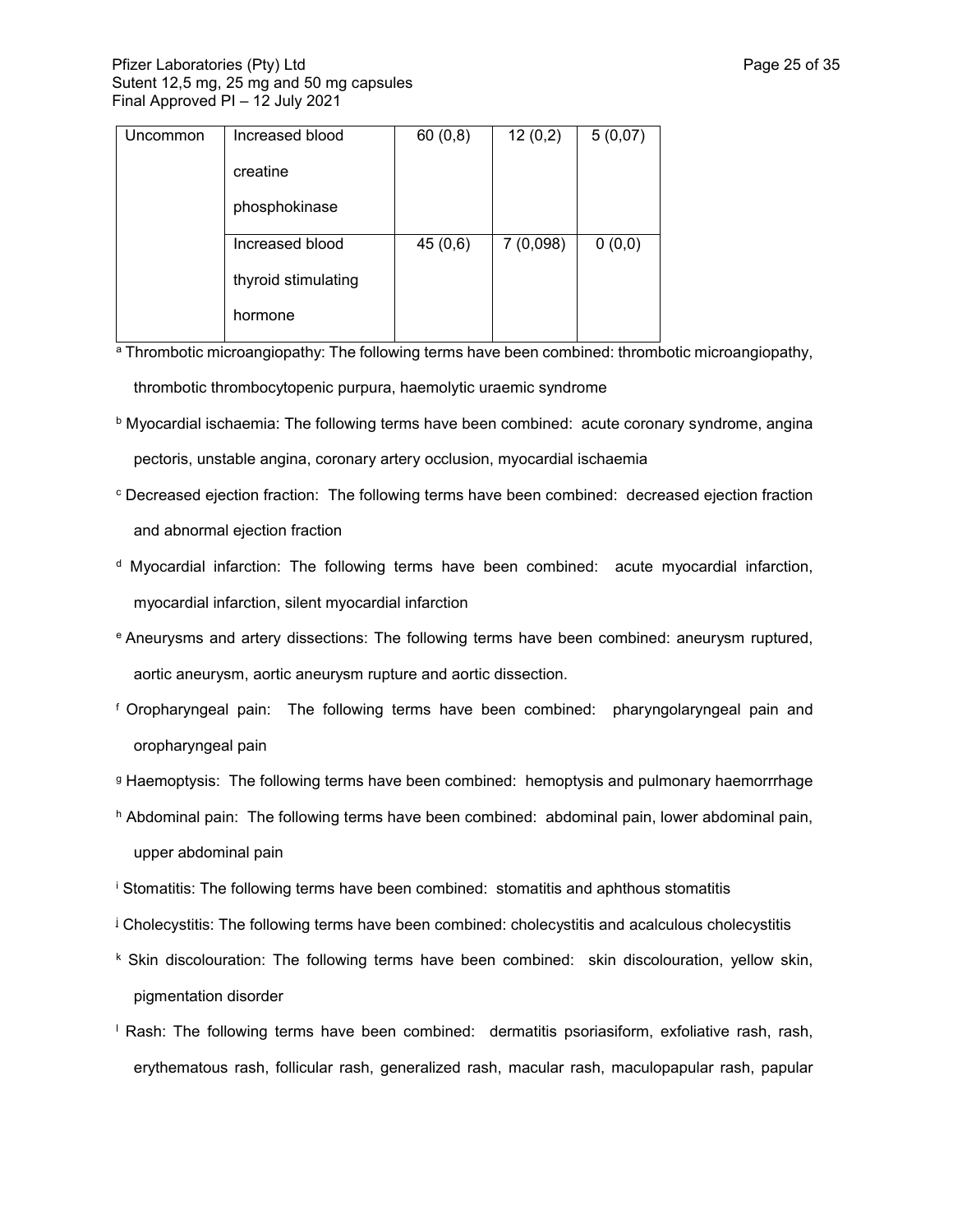rash, pruritic rash

- <sup>m</sup>Fatigue: The following terms have been combined: fatigue and asthenia
- <sup>n</sup> Oedema: The following terms have been combined: face oedema, oedema, peripheral oedema
- **<sup>o</sup> Increased amylase: The following terms have been combined: amylase, increased amylase**
- \* Infections and infestations are described in the post-marketing experience section

\*\* Event may be fatal

### *Post-marketing experience*

The following adverse events have been identified during post-approval use of SUTENT.

#### *Infections and infestations*

Cases of serious infection (with or without neutropenia) in some cases with fatal outcome have been reported. The infections most commonly observed with SUTENT treatment were respiratory infections (e.g., pneumonia, bronchitis), urinary tract infections, skin infections (e.g., cellulitis) sepsis/septic shock and abscess (e.g., oral, genital, anorectal, skin, limb, visceral). Infections may be bacterial or fungal. Cases of necrotising fasciitis, including of the perineum, sometimes fatal, have been reported (see section 4.4).

### *Blood and lymphatic system disorders*

Cases of thrombotic microangiopathy, in some cases with fatal outcome and haemolytic uraemic syndrome have been reported. Temporary suspension of SUTENT is recommended. Following resolution, treatment may be resumed at the discretion of the treating medical practitioner.

#### *Immune system disorders*

Hypersensitivity reactions, including angioedema.

### *Endocrine disorders*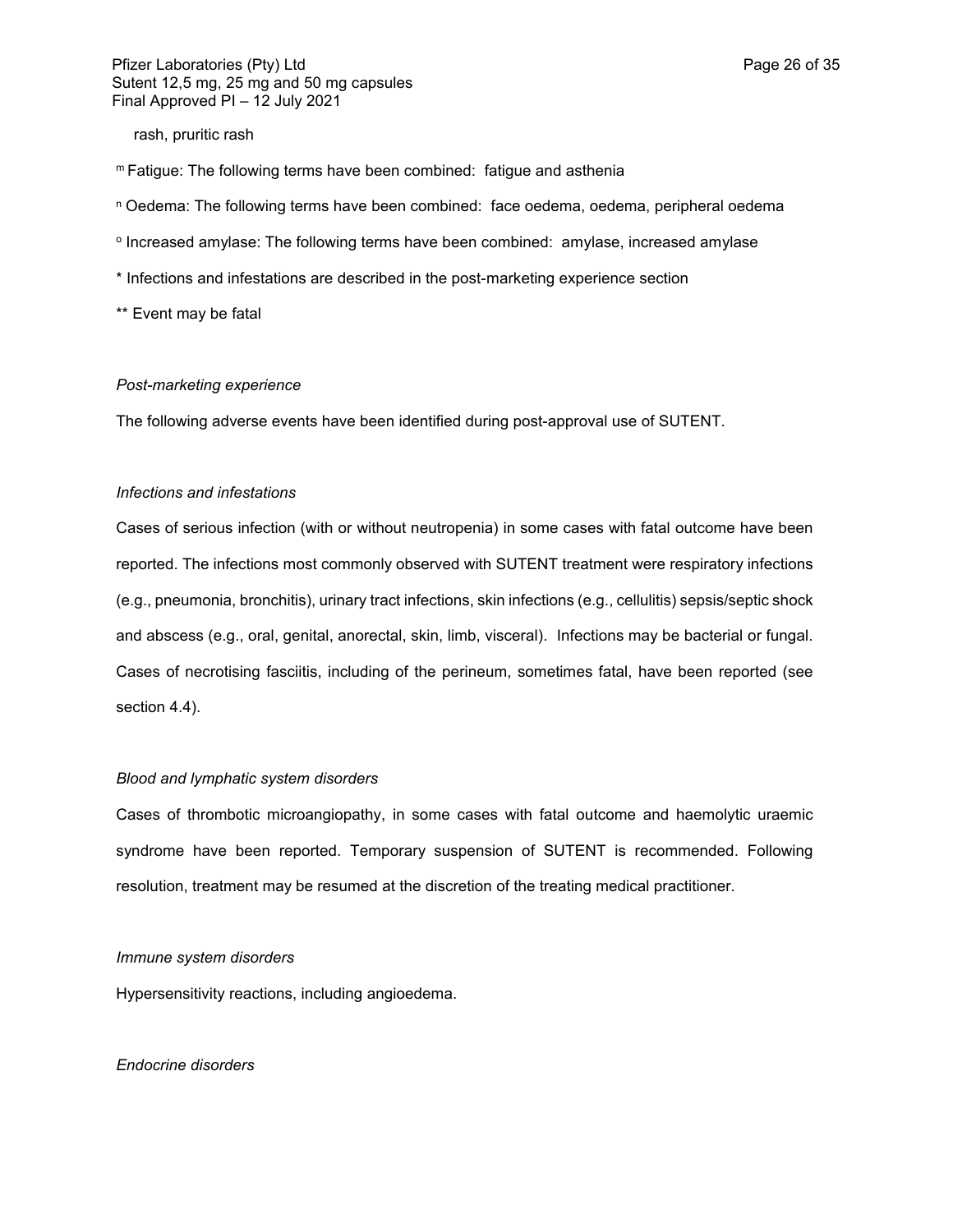Cases of hyperthyroidism, some followed by hypothyroidism, have been reported in clinical trials and through post-marketing experience (see section 4.4), Cases of thyroiditis have been reported.

### *Metabolism and nutrition disorders*

Cases of Tumour Lysis Syndrome, some fatal, have been reported in patients treated with SUTENT.

Decreases in blood glucose, in some cases clinically symptomatic, have been reported during SUTENT treatment.

### *Nervous system disorders*

Taste disturbance, including ageusia.

### *Cardiac disorders*

Cardiac failure, congestive cardiac failure, prolonged QT interval and torsade de pointes have been reported. Cardiomyopathy, myocardial ischaemia, left ventricular failure and myocardial infarction, in some cases with fatal outcome, have been observed.

#### *Vascular disorders*

Cases of arterial thromboembolic events, sometimes fatal, have been reported in patients treated with SUTENT. The most frequent events included cerebrovascular accident, transient ischaemic attack, ischaemic stroke and cerebral infarction. Risk factors associated with arterial thromboembolic events, in addition to the underlying malignant disease and age  $\geq 65$  years, included hypertension, diabetes mellitus and prior thromboembolic disease.

#### *Respiratory, thoracic and mediastinal disorders*

Pulmonary embolism, in some cases with fatal outcome.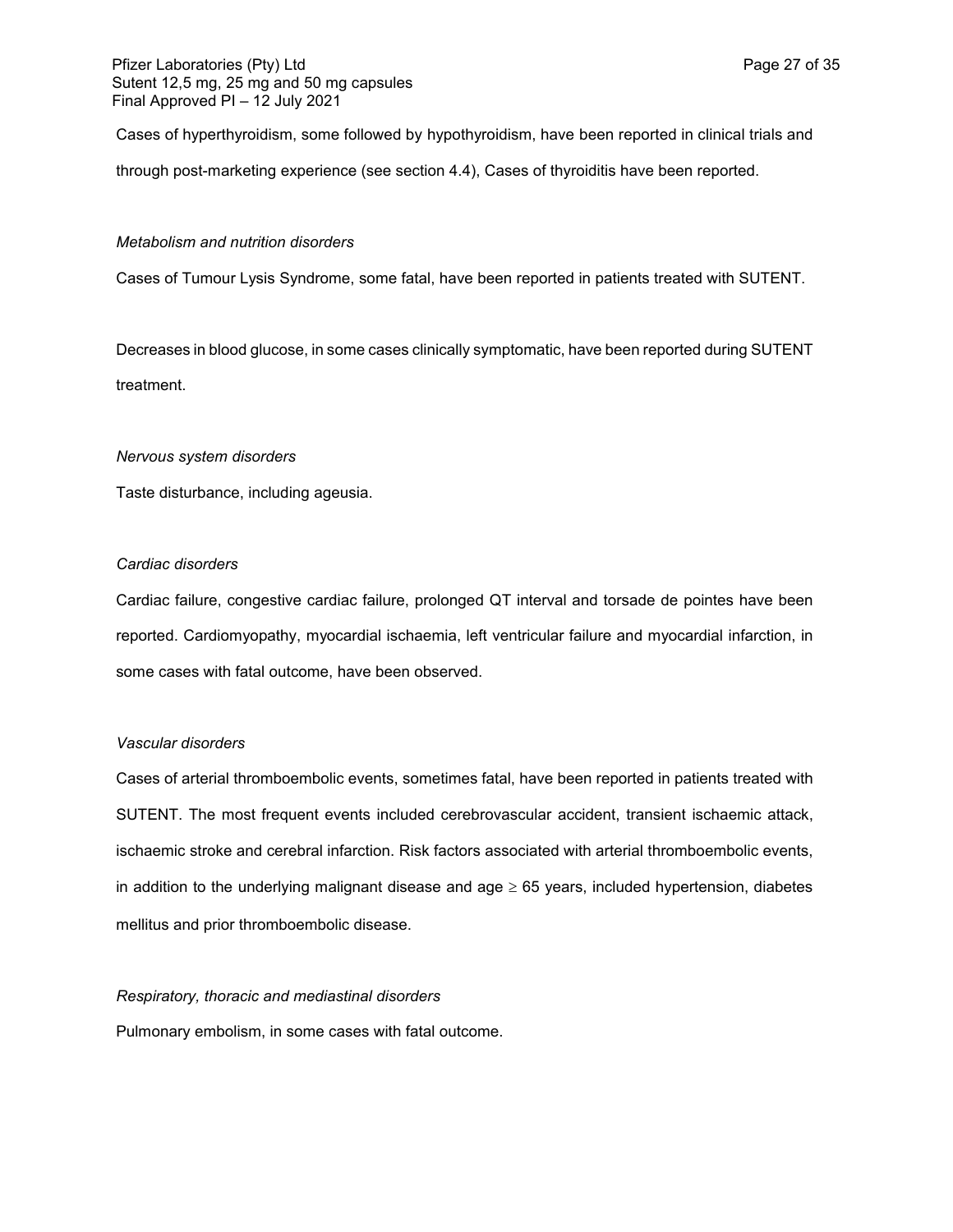### *Gastrointestinal disorders*

Pancreatitis, gastrointestinal perforation, oesophagitis.

## *Hepato-biliary disorders*

Hepatic failure (including fatal events), hepatitis B reactivation (including fatal events) and cholecystitis, particularly acalculous cholecystitis have been reported.

### *Skin and subcutaneous tissue disorders*

Cases of pyoderma gangrenosum, erythema multiforme and Stevens-Johnson syndrome have been reported.

## *Musculoskeletal and connective tissue disorders*

Cases of myopathy and/or rhabdomyolysis, with or without acute renal failure, in some cases with fatal outcome have been reported. Most of these patients had pre-existing risk factors and/or were receiving concomitant medicines known to be associated with these adverse reactions. Patients with signs or symptoms of muscle toxicity should be managed as per standard medical practice.

Cases of fistula formation, sometimes associated with tumour necrosis and/or regression, in some cases with fatal outcome.

Cases of osteonecrosis of the jaw (ONJ) have been reported in patients treated with SUTENT, most of which occurred in patients who had identified risk factors for ONJ, in particular exposure to IV bisphosphonates and/or a history of dental disease requiring invasive dental procedures (see section 4.4).

#### *Renal and urinary disorders*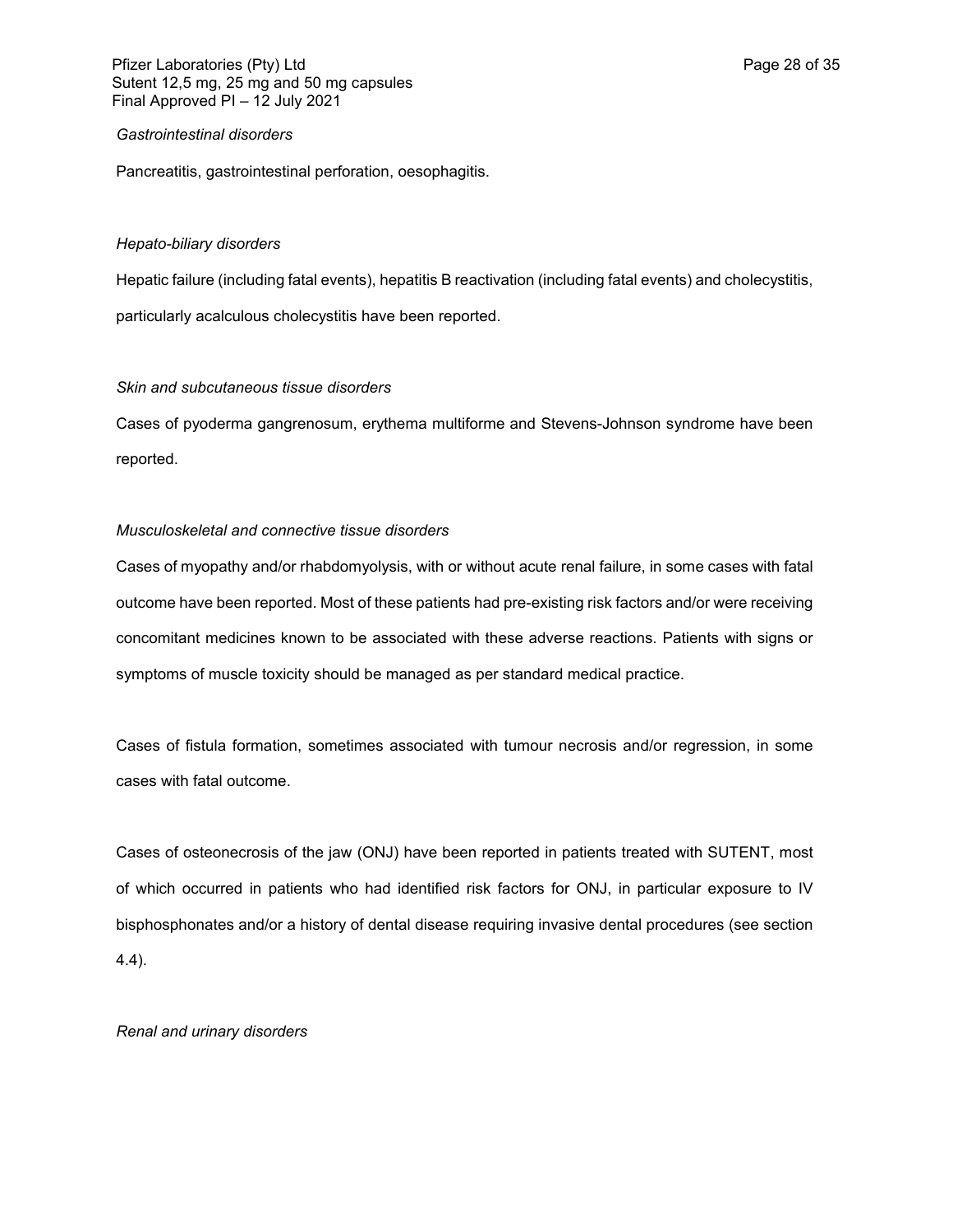Cases of renal impairment and/or failure, in some cases with fatal outcome. Cases of proteinuria and cases of nephrotic syndrome have been reported (see section 4.4).

#### *Investigations*

Increased TSH and increased blood uric acid have been reported.

### *Haemorrhagic events*

Cases of pulmonary, gastrointestinal, tumour, urinary tract, and brain haemorrhage, some fatal, have been reported in patients treated with SUTENT.

## *Long-term safety in MRCC*

The long-term safety of SUTENT in patients with metastatic RCC was analysed across 9 completed clinical studies conducted in the first-line, bevacizumab-refractory and cytokine refractory treatment settings. The analysis included 5739 patients, of whom 807 (14 %) were treated for ≥ 2 years up to 6 years. Prolonged treatment with SUTENT was not associated with new types or increased severity of treatment-related adverse events and except for hypothyroidism, toxicity was not cumulative.

#### *Reporting of suspected adverse reactions*

Reporting suspected adverse reactions after authorisation of the medicine is important. It allows continued monitoring of the benefit/risk balance of the medicine. Health care providers are asked to report any suspected adverse reactions to SAHPRA via the "**6.04 Adverse Drug Reactions Reporting Form**", found online under SAHPRA's publications:

<https://www.sahpra.org.za/Publications/Index/8>

### **4.9 Overdose**

There is no specific antidote for overdosage with SUTENT.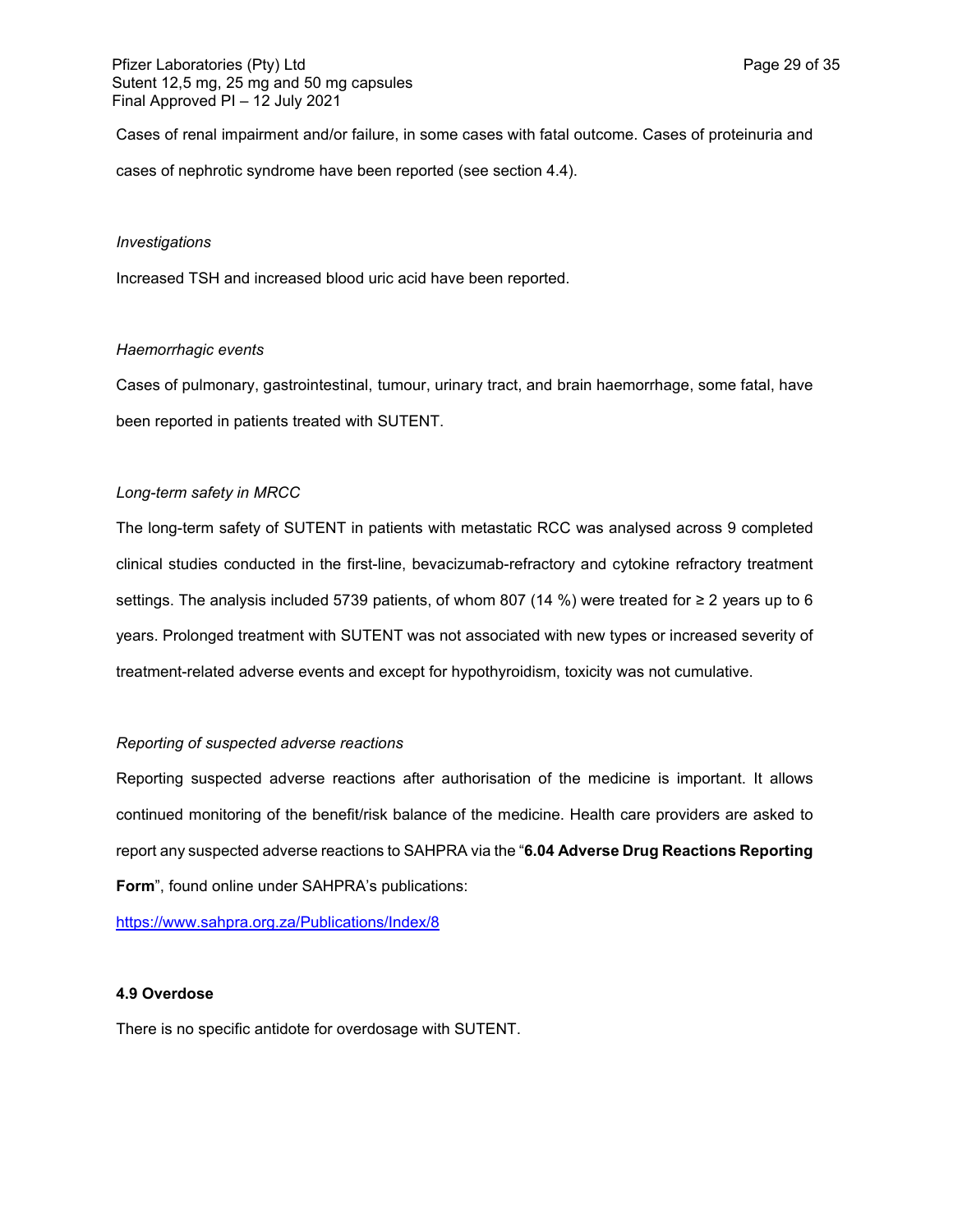Treatment of overdose is symptomatic and supportive. Cases of overdose have been reported; some cases were associated with adverse reactions consistent with the known adverse effects profile of sunitinib (see section 4.8).

### **5. PHARMACOLOGICAL PROPERTIES**

#### **5.1 Pharmacodynamic properties**

Category and class: A 26 Cytostatic Agents

Sunitinib malate is a small molecule that simultaneously inhibits multiple receptor tyrosine kinases (RTKs) that are implicated in tumour growth, pathologic angiogenesis, and metastatic progression of cancer. Sunitinib was evaluated for its inhibitory activity against a variety of kinases (> 80 kinases) and was identified as a potent inhibitor of platelet-derived growth factor receptors (PDGFRα and PDGFRβ), VEGFR1, VEGFR2 and VEGFR3, stem cell factor receptor (KIT), Fms-like tyrosine kinase-3 (FLT3), colony stimulating factor receptor (CSF-1R), and the glial cell-line derived neurotrophic factor receptor (RET). Inhibition of the tyrosine kinase activity of these RTKs by sunitinib has been demonstrated in biochemical and cellular assays, and inhibition of function has been demonstrated in cell proliferation assays. The primary metabolite exhibits similar potency compared to sunitinib in biochemical and cellular assays.

Sunitinib malate demonstrated inhibition of activity of target RTKs (PDGFRB, VEGFR2, KIT) in tumours *in vivo* and demonstrated the ability to inhibit tumour growth, cause tumour regression, and/or inhibit metastatic progression in a variety of rodent cancer models. Consistent with its multi-targeted profile, sunitinib malate demonstrated the ability to directly inhibit growth of tumour cells expressing dysregulated RTK targets (PDGFR, RET, or KIT) and to inhibit PDGFRB- and VEGFR2-dependent tumour angiogenesis.

#### **5.2 Pharmacokinetic properties**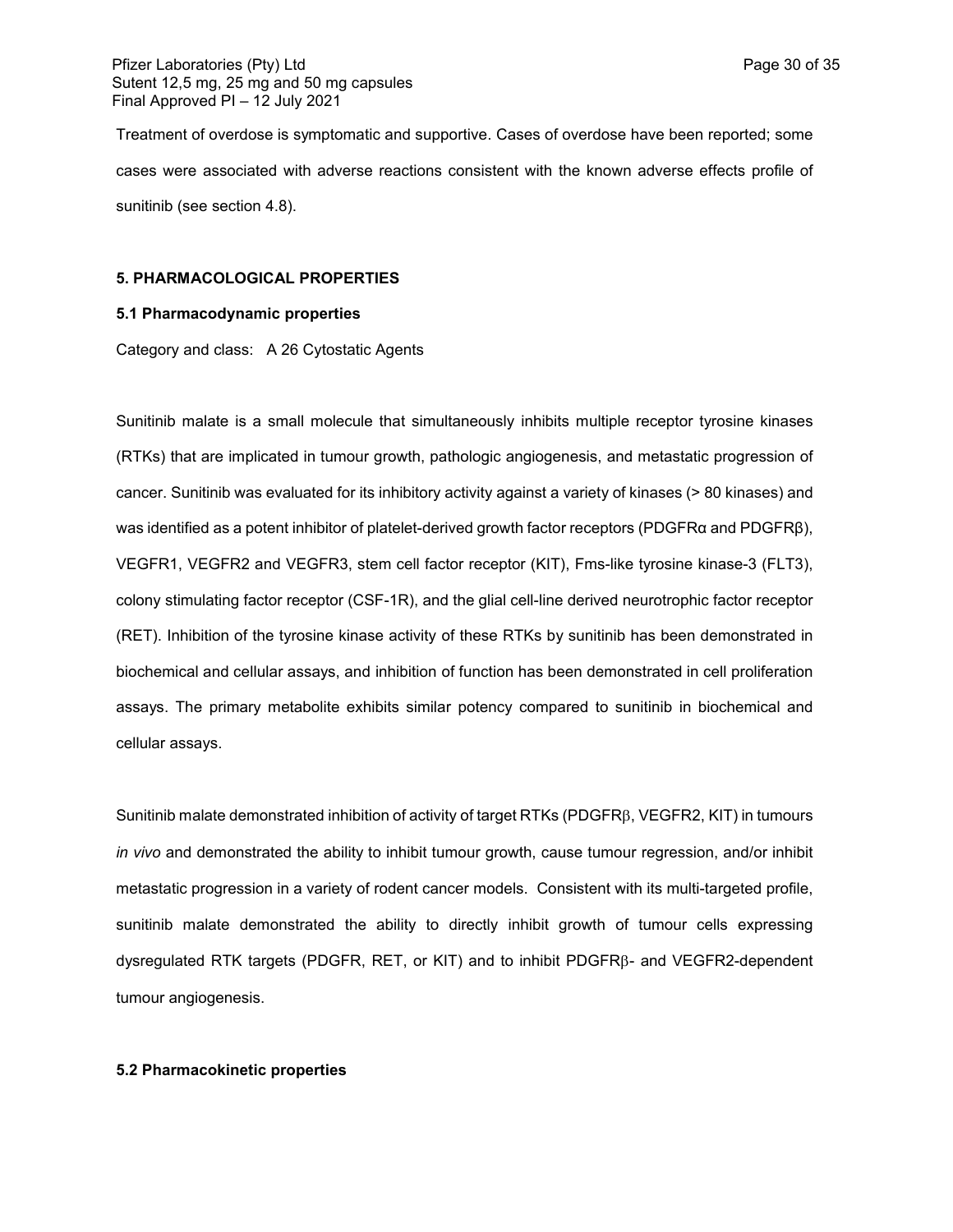#### *Absorption*

Sunitinib is absorbed after oral administration with maximum concentrations  $(C_{\text{max}})$  generally observed from  $6 - 12$  hours (T<sub>max</sub>) post-dose. Food has no effect on the bioavailability of sunitinib.

#### *Distribution*

Binding of sunitinib and its primary active metabolite to human plasma protein in *in vitro* assays was 95 % and 90 %, respectively, with no apparent concentration dependence.

#### *Metabolism*

The calculated *in vitro* Ki values for all CYP isoforms tested (CYP1A2, CYP2A6, CYP2B6, CYP2C8, CYP2C9, CYP2C19, CYP2D6, CYP2E1, CYP3A4/5 and CYP4A9/11) indicated that sunitinib and its primary active metabolite are unlikely to have any clinically relevant interactions with medicines that may be metabolised by these enzymes.

Sunitinib is metabolised primarily by CYP3A4, the cytochrome P450 enzyme, which produces its primary active metabolite, which is then further metabolised by CYP3A4.

#### *Elimination*

Excretion is primarily via faeces (61 %) with renal elimination of sunitinib and metabolites accounting for 16 % of the administered dose. Sunitinib and its primary active metabolite were the major sunitinibrelated compounds identified in plasma, urine and faeces, representing 91,5 %, 86,4 % and 73,8 % of radioactivity in pooled samples, respectively. Minor metabolites were identified in urine and faeces, but generally were not found in plasma. Total oral clearance (CL/F) was 34 - 62 L/hr.

*Pharmacokinetics in special patient groups*

*Hepatic insufficiency*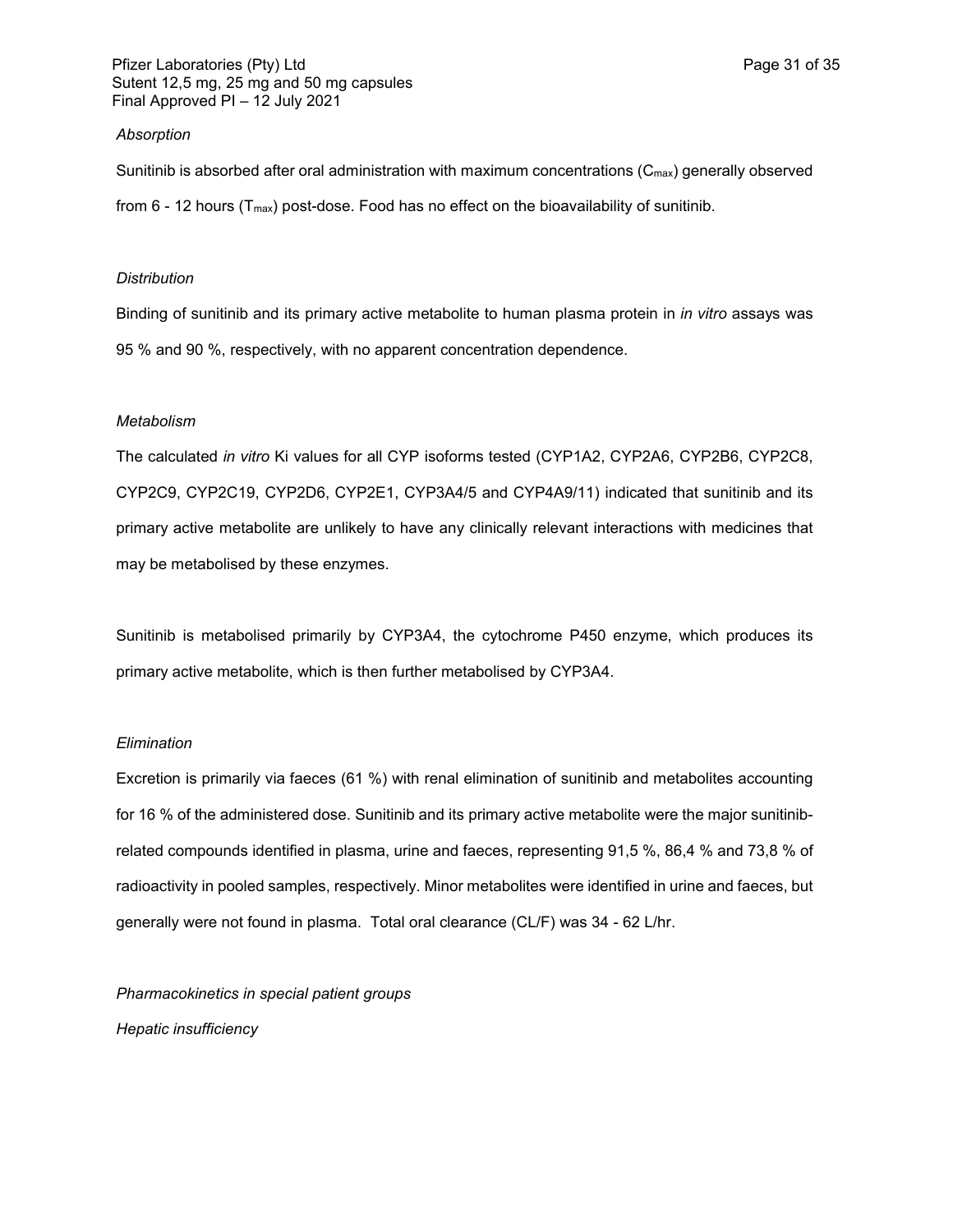Sunitinib and its primary metabolite are mainly metabolised by the liver. Systemic exposures after a single dose of sunitinib were similar in subjects with mild (Child-Pugh Class A) or moderate (Child-Pugh Class B) hepatic impairment compared to subjects with normal hepatic function. Sunitinib has not been studied in patients with severe (Child-Pugh Class C) hepatic impairment.

#### *Renal insufficiency*

Population pharmacokinetic analyses have been performed and were not altered in 224 subjects with a calculated creatinine clearance (CL<sub>cr</sub>) of  $> 80$  mL/min, 46 subjects with CL<sub>cr</sub> of 50 – 80 mL/min and 7 subjects with  $CL<sub>cr</sub>$  of 30 – 49 mL/min. Systemic exposures after a single dose of SUTENT were similar in subjects with severe renal impairment ( $CL<sub>cr</sub> < 30$  mL/min) compared to subjects with normal renal function ( $CL<sub>cr</sub> > 80$  mL/min). Although sunitinib and its primary metabolite were not eliminated through haemodialysis in subjects with end-stage renal disease (ESRD), the total systemic exposures were lower by 47 % for sunitinib and 31 % for its primary metabolite compared to subjects with normal renal function.

Following oral administration in healthy volunteers, the elimination half-lives of sunitinib and its primary active desethyl metabolite are approximately 40 - 60 hours, and 80 - 110 hours, respectively. In the dosing ranges of 25 to 100 mg, the area under the plasma concentration-time curve (AUC) and  $C_{\text{max}}$ increase proportionally with dose. With repeated daily administration, sunitinib accumulates 3- to 4 fold and its primary metabolite accumulates 7- to 10-fold. Steady-state concentrations of sunitinib and its primary active metabolite are achieved within 10 to 14 days. By day 14, combined plasma concentrations of sunitinib and is active metabolite are 62,9 - 101 ng/mL which are target concentrations predicted from preclinical data to inhibit receptor phosphorylation *in vitro* and result in tumour stasis/growth reduction *in vivo*. The primary active metabolite comprises 23 % to 37 % of the total exposure. No significant changes in the pharmacokinetics of sunitinib or the primary active metabolite are observed with repeated daily administration or with repeated cycles in the dosing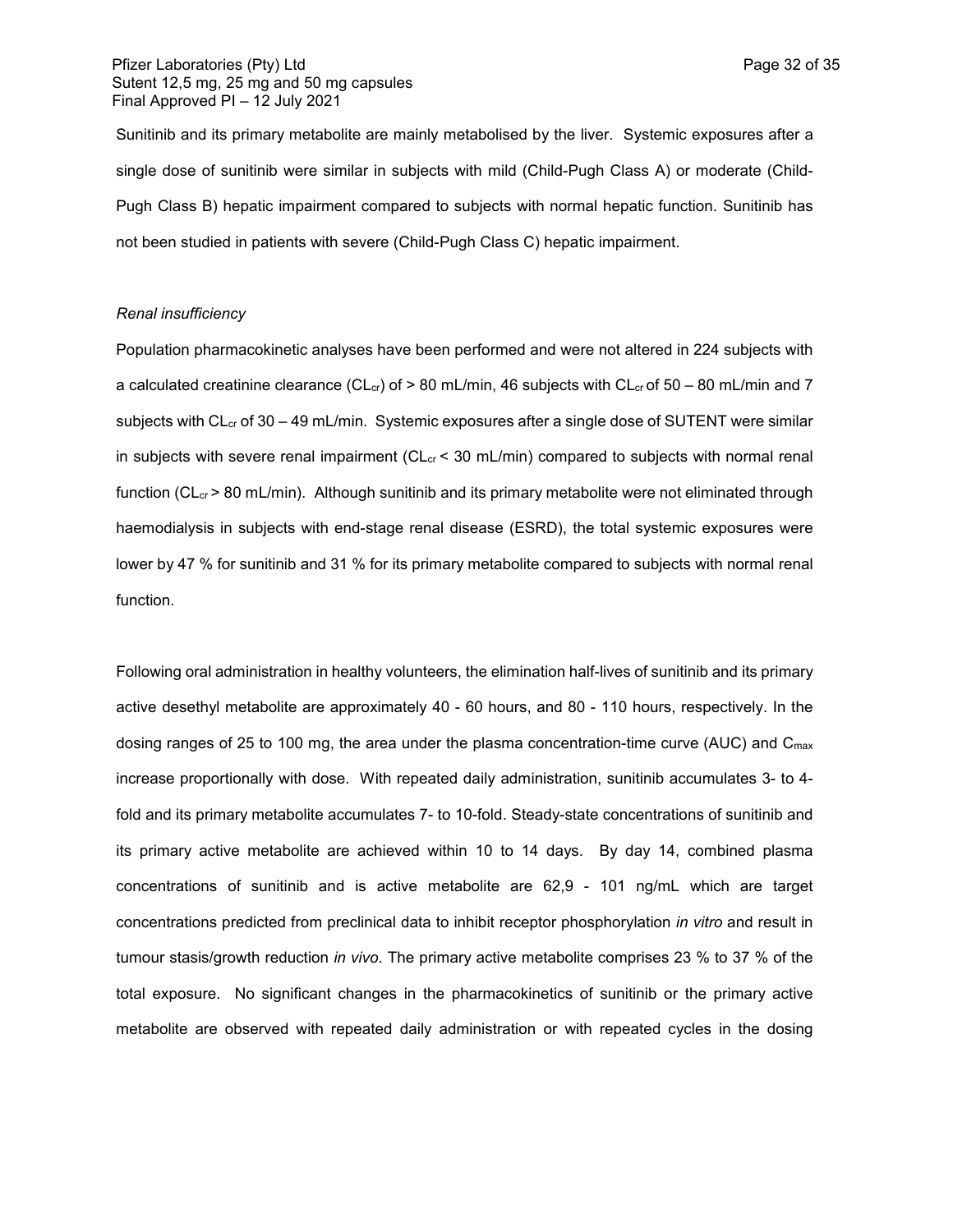regimens tested. The pharmacokinetics were similar in all solid tumour populations tested and in healthy volunteers.

Population pharmacokinetic analyses of demographic data indicate that no dose adjustments are necessary for weight, creatinine clearance, gender, race or ECOG score.

## **6. PHARMACEUTICAL PARTICULARS**

## **6.1 List of excipients**

*Capsule*

Croscarmellose sodium

Magnesium stearate

Mannitol (E421)

Povidone

*Capsule shell*

**Gelatin** 

Red iron oxide (CI 77491) (E172)

Titanium dioxide (CI 77891) (E171)

SUTENT 25 mg and 50 mg: Black iron oxide (CI 77499) (E172)

SUTENT 25 mg and 50 mg: Yellow iron oxide (CI 77492) (E172)

*Imprinting ink*

Povidone

Propylene glycol

Shellac

Sodium hydroxide

Titanium dioxide (CI 77891) (E171)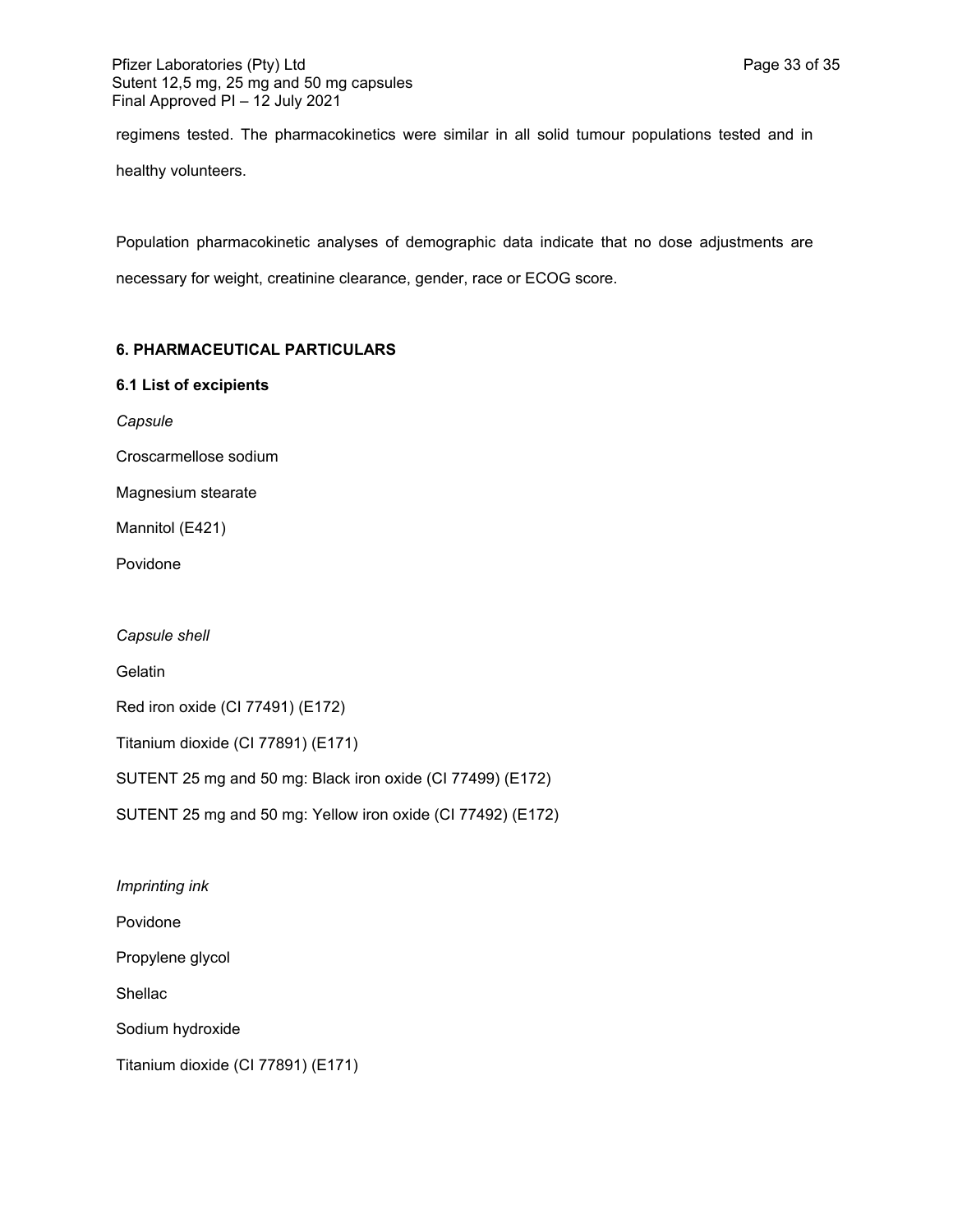## **6.2 Incompatibilities**

Not applicable.

## **6.3 Shelf life**

36 months

## **6.4 Special precautions for storage**

Store at or below 30 ºC.

## **6.5 Nature and contents of container**

Opaque white high density polyethylene bottles with a white child resistant polypropylene closure and

a heat induction seal liner containing 28 or 30 hard gelatin capsules.

SUTENT capsules are available in blister strips of 28 capsules.

Not all pack sizes may be marketed.

# **6.6 Special precautions for disposal**

No special requirements.

# **7. HOLDER OF CERTIFICATE OF REGISTRATION**

Pfizer Laboratories (Pty) Ltd 85 Bute Lane Sandton 2196 South Africa Tel: +27(0)11 320 6000 / 0860 734 937 (Toll-free South Africa)

# **8. REGISTRATION NUMBERS**